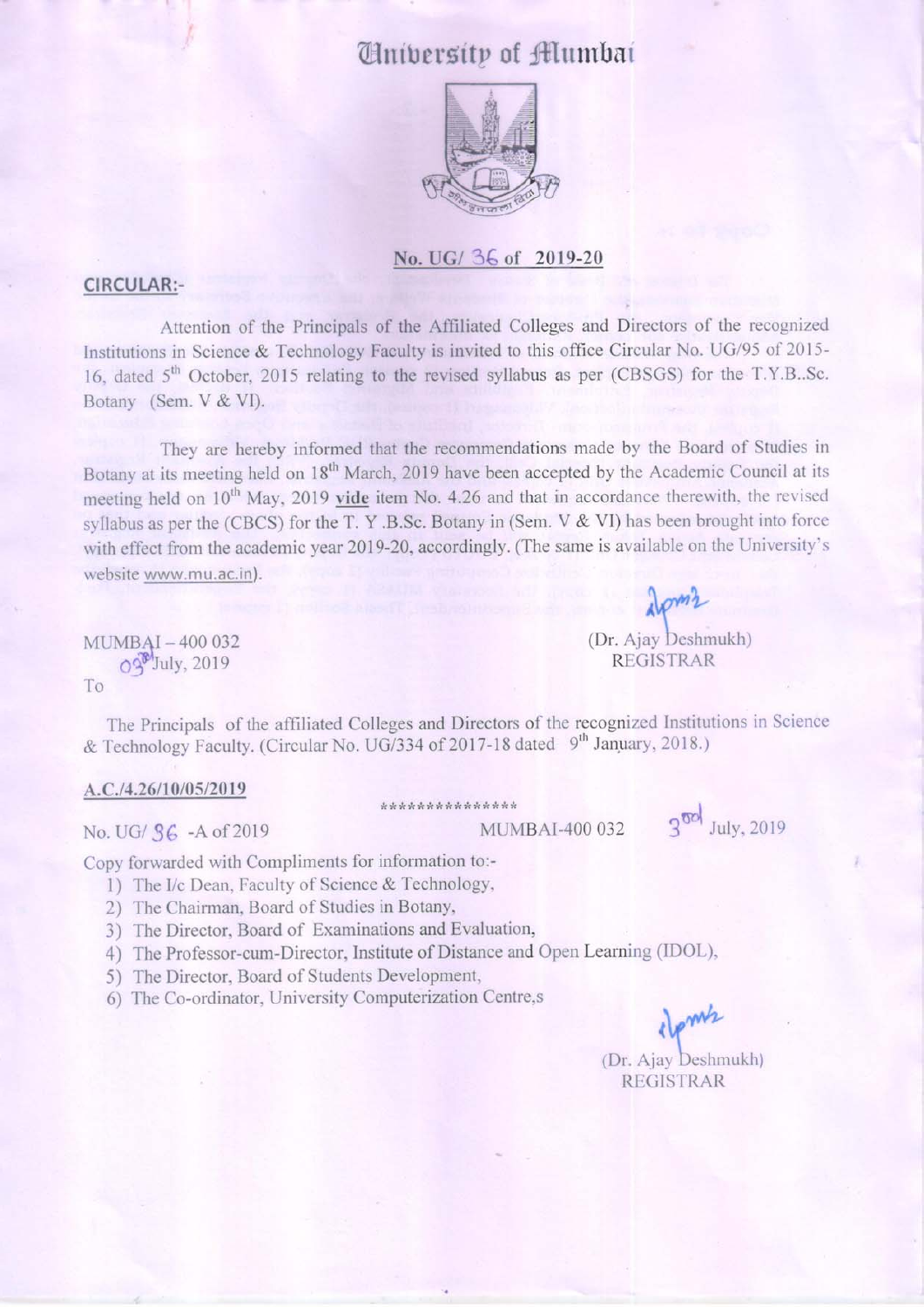

(Credit Based Semester and Grading System with effect from the academic year 2019–2020)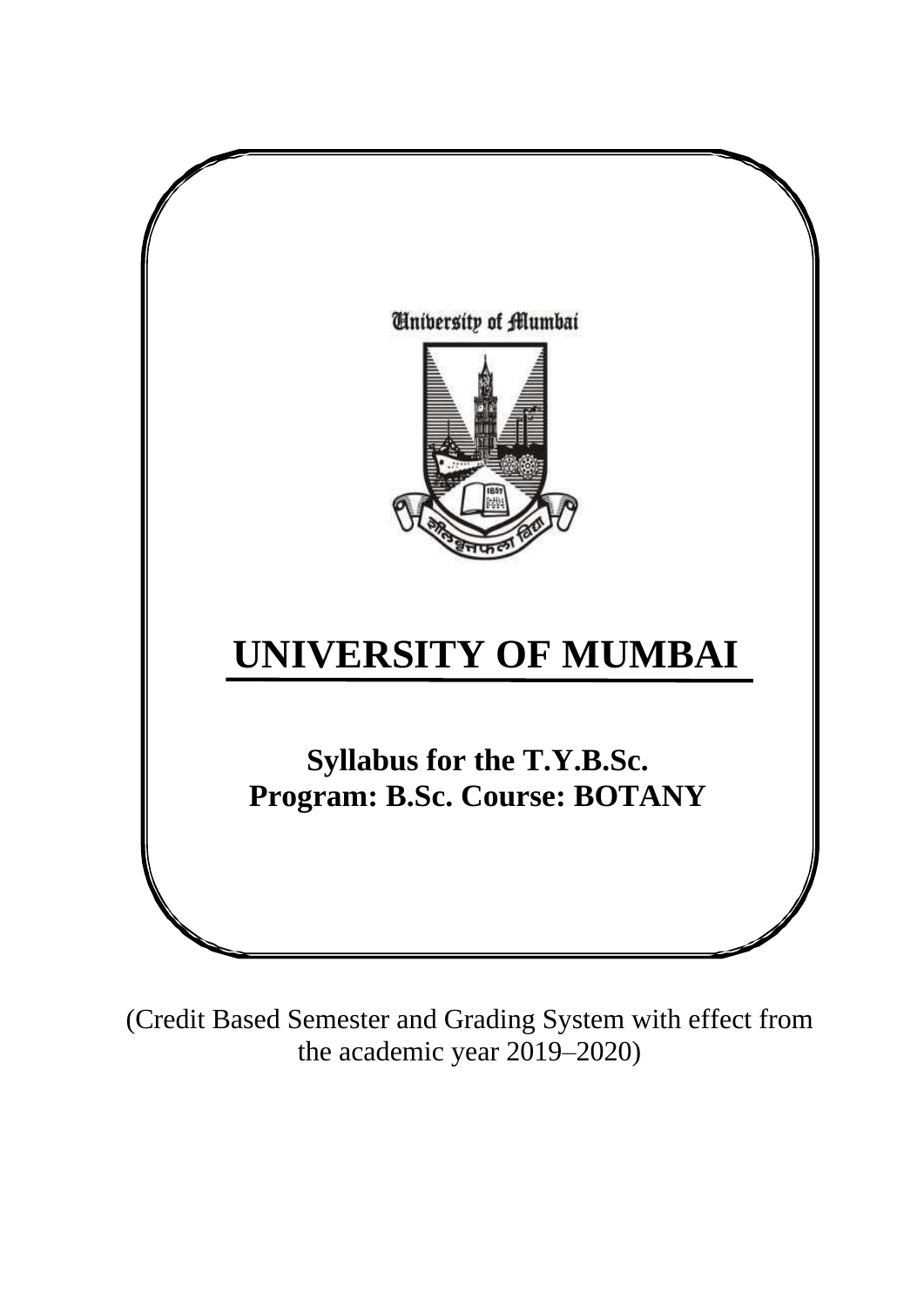## **T.Y.B.Sc. Botany Syllabus Restructured for Credit Based and Grading System To be implemented from the Academic year 2019-2020**

### **SEMESTER V**

| <b>Course</b><br>Code | <b>UNIT</b>                                                                      | <b>TOPICS</b>                                      |              | Credit   L / Weeks    |
|-----------------------|----------------------------------------------------------------------------------|----------------------------------------------------|--------------|-----------------------|
| <b>USBO501</b>        |                                                                                  | PLANT DIVERSITY III                                |              |                       |
|                       | I                                                                                | <b>Microbiology</b>                                | 2.5          | $\mathbf{1}$          |
|                       | $\mathbf{I}$                                                                     | <b>Algae</b>                                       |              | $\mathbf{1}$          |
|                       | III                                                                              | Fungi                                              |              | $\mathbf{1}$          |
|                       | IV                                                                               | <b>Plant Pathology</b>                             |              | $\mathbf{1}$          |
| <b>USBO502</b>        |                                                                                  | PLANT DIVERSITY IV                                 |              |                       |
|                       | I                                                                                | Paleobotany                                        | 2.5          | $\mathbf{1}$          |
|                       | $\mathbf{I}$                                                                     | <b>Angiosperms I</b>                               |              | $\mathbf{1}$          |
|                       | III                                                                              | <b>Anatomy I</b>                                   |              | $\mathbf{1}$          |
|                       | IV                                                                               | <b>Palynology</b>                                  |              | $\mathbf{1}$          |
| <b>USBO503</b>        |                                                                                  | <b>FORM AND FUNCTION III</b>                       |              |                       |
|                       | I                                                                                | <b>Cytology and Molecular</b><br><b>Biology</b>    | 2.5          | 1                     |
|                       | $\mathbf{I}$                                                                     | <b>Plant Physiology I</b>                          |              | $\mathbf{1}$          |
|                       | Ш                                                                                | <b>Environmental Botany</b>                        |              | $\mathbf{1}$          |
|                       | IV                                                                               | <b>Plant Tissue Culture</b>                        |              | 1                     |
| <b>USBO504</b>        |                                                                                  | <b>CURRENT TRENDS IN PLANT</b>                     |              |                       |
|                       | <b>SCIENCES II</b>                                                               |                                                    |              |                       |
|                       | I                                                                                | <b>Ethnobotany and Mushroom</b><br><b>Industry</b> | 2.5          | $\mathbf{1}$          |
|                       | $\mathbf{I}$                                                                     | <b>Plant Biotechnology I</b>                       |              | $\mathbf{1}$          |
|                       | Ш                                                                                | <b>Instrumentation</b>                             |              | $\mathbf{1}$          |
|                       | IV                                                                               | <b>Pharmacognosy and</b><br>medicinal botany       |              | $\mathbf{1}$          |
| <b>USBOP5</b>         |                                                                                  | <b>Practicals based on Two Courses in</b>          |              |                       |
|                       | Theory $(501 \& 502)$ – For 6 Units                                              |                                                    | 3            | 8                     |
| <b>USBOP6</b>         | <b>Practicals based on Two Courses in</b><br>Theory $(503 \& 504)$ – For 6 Units |                                                    | $\mathbf{3}$ | 8                     |
| <b>USBOP7</b>         | <b>Practicals based on Two Courses in</b><br>Theory $(502 \& 503)$ – For 3 Units |                                                    | $\mathbf{3}$ | 8                     |
|                       |                                                                                  |                                                    | 16           | $32 + 8(3)$<br>Units) |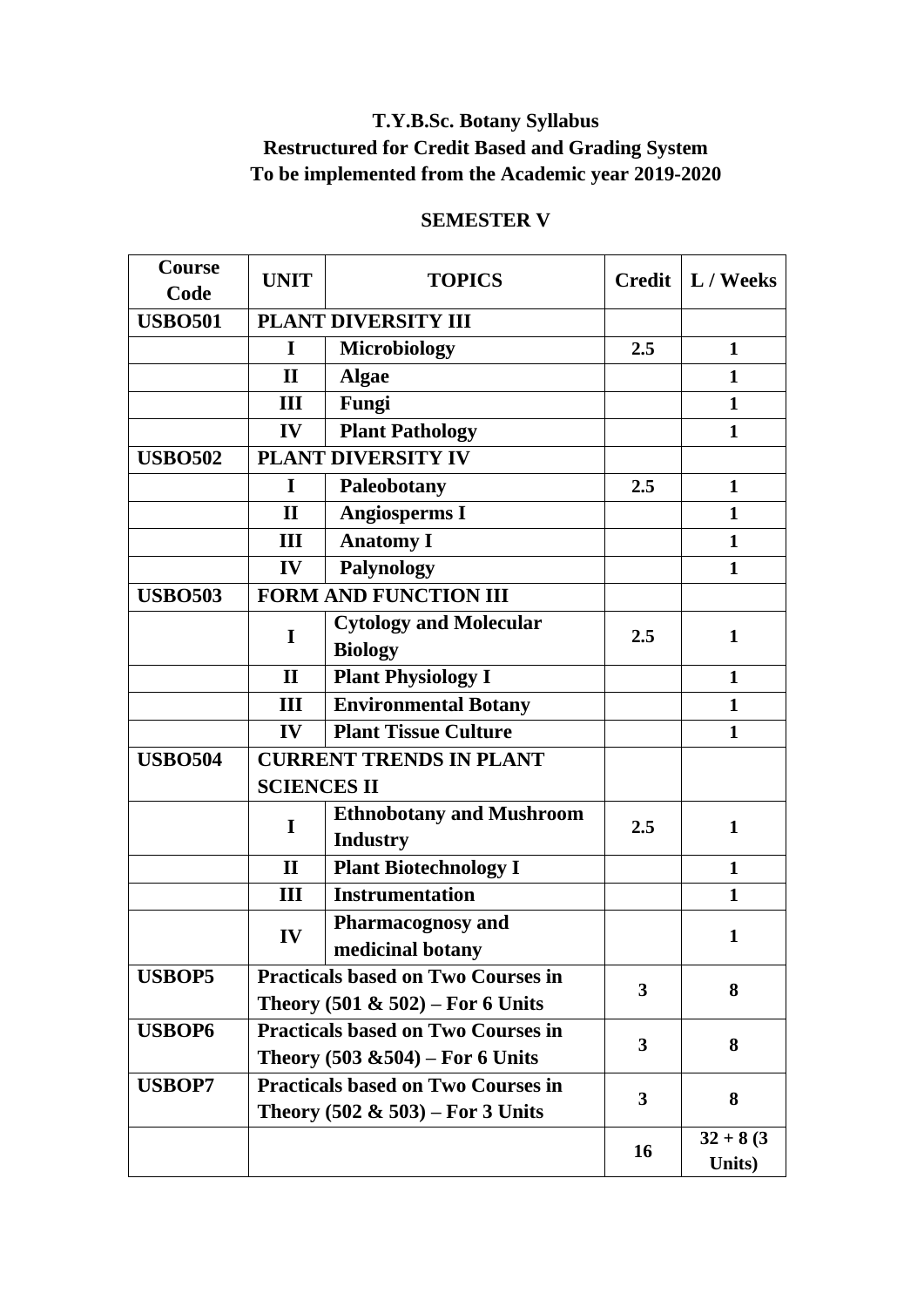### **SEMESTER VI**

| Course<br>Code | <b>UNIT</b>                    | <b>TOPICS</b>                             | <b>Credit</b>           | L / Weeks               |
|----------------|--------------------------------|-------------------------------------------|-------------------------|-------------------------|
|                |                                |                                           |                         |                         |
| <b>USBO601</b> |                                | PLANT DIVERSITY III                       |                         |                         |
|                | I                              | <b>Bryophyta</b>                          | 2.5                     | 1                       |
|                | $\mathbf{I}$                   | Pteridophyta                              |                         | $\mathbf{1}$            |
|                |                                | <b>Bryophyta and</b>                      |                         |                         |
|                | III                            | <b>Pteridophyta: Applied</b>              |                         | 1                       |
|                |                                | <b>Aspects</b>                            |                         |                         |
|                | $\overline{\mathbf{IV}}$       | <b>Gymnosperms</b>                        |                         | 1                       |
| <b>USBO602</b> |                                | <b>PLANT DIVERSITY IV</b>                 |                         |                         |
|                | I                              | <b>Angiosperms II</b>                     | 2.5                     | $\mathbf{1}$            |
|                | $\mathbf{I}$                   | <b>Anatomy II</b>                         |                         | $\mathbf{1}$            |
|                | $\overline{\mathbf{H}}$        | <b>Embryology</b>                         |                         | $\overline{\mathbf{1}}$ |
|                | IV                             | <b>Plant Geography</b>                    |                         | $\mathbf{1}$            |
| <b>USBO603</b> |                                | <b>FORM AND FUNCTION III</b>              |                         |                         |
|                | I                              | <b>Plant Biochemistry</b>                 | 2.5                     | 1                       |
|                | $\mathbf{I}$                   | <b>Plant Physiology II</b>                |                         | $\mathbf{1}$            |
|                | III                            | <b>Genetics</b>                           |                         | $\mathbf{1}$            |
|                | $\overline{\mathbf{IV}}$       | <b>Biostatistics</b>                      |                         | $\overline{\mathbf{1}}$ |
|                | <b>CURRENT TRENDS IN PLANT</b> |                                           |                         |                         |
| <b>USBO604</b> | <b>SCIENCES II</b>             |                                           |                         |                         |
|                | I                              | <b>Plant Biotechnology II</b>             | 2.5                     | $\mathbf{1}$            |
|                | $\mathbf{I}$                   | <b>Bioinformatics</b>                     |                         | $\mathbf{1}$            |
|                | III                            | <b>Economic Botany</b>                    |                         | 1                       |
|                | IV                             | <b>Post Harvest Technology</b>            |                         | $\mathbf{1}$            |
|                |                                | <b>Practicals based on Two Courses in</b> |                         |                         |
| <b>USBOP8</b>  |                                | theory $(601 \& 602)$ – For 6 Units       | 3                       | 8                       |
|                |                                | <b>Practicals based on Two Courses in</b> | 3                       |                         |
| <b>USBOP9</b>  |                                | theory $(603 \& 604) -$ For 6 Units       |                         | 8                       |
|                |                                | <b>Practicals based on Two Courses in</b> | $\overline{\mathbf{3}}$ | 8                       |
| <b>USBOP10</b> |                                | theory $(602 \& 603)$ – For 3 Units       |                         |                         |
|                |                                |                                           | 16                      | $32 + 8(3)$             |
|                |                                |                                           |                         | Units)                  |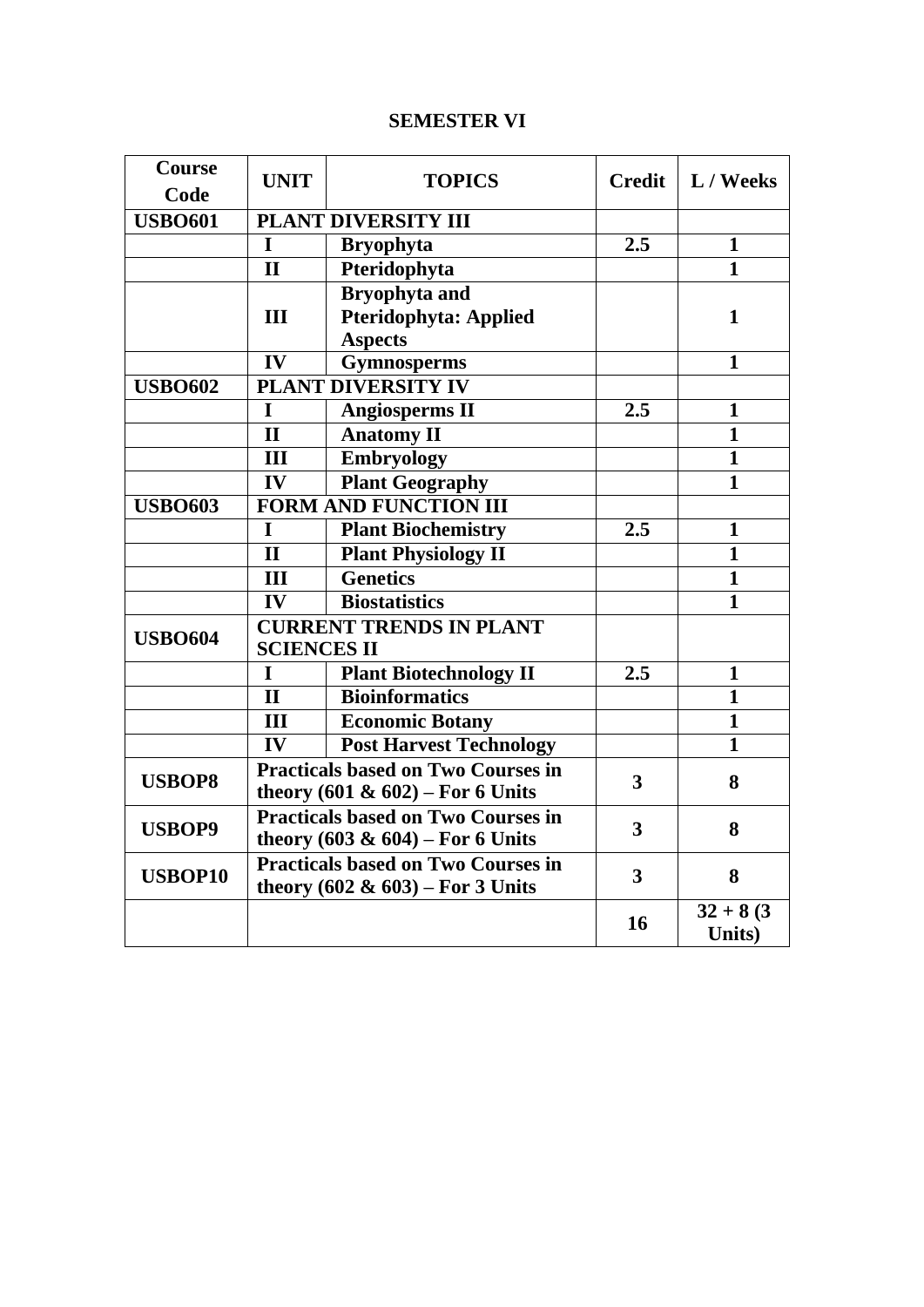# **BSc BOTANY: PROGRAM OUTCOMES**

### **Specific core discipline knowledge**

- Students can recall details and information about the evolution, anatomy, morphology, systematics, genetics, physiology, ecology, and conservation of plants and all other forms of life.
- Students can recall details of the unique ecological and evolutionary features of the local and Indian flora.

### **Communication skills**

Students can communicate effectively using oral and written communication skills

### **Problem solving and research skills**

 Students can generate and test hypotheses, make observations, collect data, analyze and interpret results, derive conclusions, and evaluate their significance within a broad scientific context

# **BSc BOTANY: PROGRAM SPECIFIC OUTCOMES**

- To recognize and identify major groups of non-vascular and vascular plants and their phylogenetic relationships.
- To understand the phylogeny of plants and study various systems of classification.
- To explore the morphological, anatomical, embryological details as well as economic importance of algae, fungi, bryophytes, pteridophytes, gymnosperms and angiosperms.
- To understand physiological processes and adaptations of plants.
- To provide knowledge about environmental factors and natural resources and their importance in sustainable development.
- To be able to carry out phytochemical analysis of plant extracts and application of the isolated compounds for treatment of diseases.
- To be able to deal with all microbes and the technologies for their effective uses in industry and mitigation of environmental concerns.
- To explain how current medicinal practices are often based on indigenous plant knowledge and to get introduced to different perspectives on treating ailments according to ethnomedicinal principles.
- To understand patterns of heredity and variation among individuals, species and populations and apply principles for improvement of quality and yield.
- To be able to apply statistical tools to gain insights into significantly different data from different sources.
- To acquire recently published knowledge in molecular biology, such as rDNA technology; PTC and bioinformatics and their applications.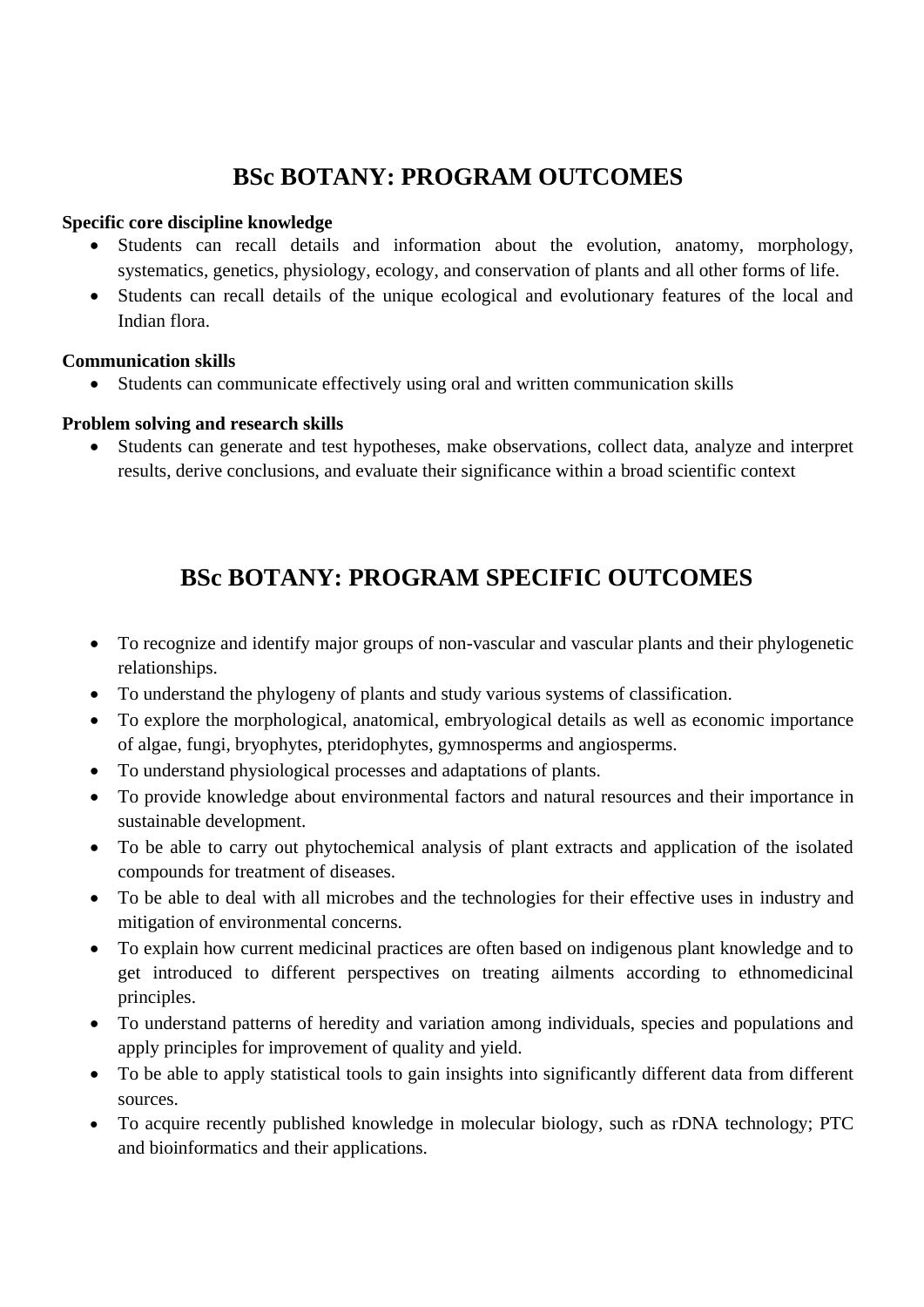### **SEMESTER V THEORY**

| <b>Course Code</b>                                                                                                                                       | <b>Title</b>                                                                                                                                                                                                                                                                                                                                                                                                                                                                                                                                                                                                                                                                                                                                                                                                                                   | <b>Credits</b>               |
|----------------------------------------------------------------------------------------------------------------------------------------------------------|------------------------------------------------------------------------------------------------------------------------------------------------------------------------------------------------------------------------------------------------------------------------------------------------------------------------------------------------------------------------------------------------------------------------------------------------------------------------------------------------------------------------------------------------------------------------------------------------------------------------------------------------------------------------------------------------------------------------------------------------------------------------------------------------------------------------------------------------|------------------------------|
| <b>USBO501</b>                                                                                                                                           | <b>PLANT DIVERSITY - III</b>                                                                                                                                                                                                                                                                                                                                                                                                                                                                                                                                                                                                                                                                                                                                                                                                                   | 2.5 Credits<br>(60 Lectures) |
| <b>Course outcomes:</b>                                                                                                                                  |                                                                                                                                                                                                                                                                                                                                                                                                                                                                                                                                                                                                                                                                                                                                                                                                                                                |                              |
| The students would be able :<br>٠<br>and visualization.<br>$\bullet$<br>$\bullet$<br>$\bullet$                                                           | To gain knowledge about microbial diversity and techniques for culturing<br>To understand the salient features of three major groups of algae, their life<br>cycle patterns with a suitable example; to be able to identify them.<br>To learn the general characteristics and classification of two major groups of<br>fungi along with life cycles of each group; to be able to identify them.<br>To understand the scope and importance of Plant Pathology and apply the concepts<br>of various control measures of commonly widespread plant diseases.                                                                                                                                                                                                                                                                                      |                              |
| <b>Unit I: Microbiology</b>                                                                                                                              | Types of Microbes: Viruses, Bacteria, Algae, Fungi,<br>Protozoa, Mycoplasma and Actinomycetes.                                                                                                                                                                                                                                                                                                                                                                                                                                                                                                                                                                                                                                                                                                                                                 | (15 lectures)                |
| ٠<br>Pure cultures                                                                                                                                       | Culturing: Sterilization, media, staining, colony characters.                                                                                                                                                                                                                                                                                                                                                                                                                                                                                                                                                                                                                                                                                                                                                                                  |                              |
| Generations, Economic Importance.<br>Batrachospermum.<br>Classification<br>and<br>Generations, Economic Importance.<br>Generations, Economic Importance. | Unit-II: Algae (G.M. Smith Classification System to be followed)<br>Division Rhodophyta: Classification and General Characters:<br>Distribution, Cell structure, pigments, reserve food, range of<br>thallus, reproduction: asexual and sexual, Alternation of<br>Structure, life cycle and systematic position of Polysiphonia,<br>General Characters<br>Xanthophyta:<br>of<br>Distribution, Cell structure, pigments, reserve food, range of<br>thallus, Reproduction: asexual and sexual, Alternation of<br>Structure, life cycle and systematic position of Vaucheria.<br>Classification and General Characters of Bacillariophyta:<br>Distribution, Cell structure, pigments, reserve food, range of<br>thallus, Reproduction: asexual and sexual, Alternation of<br>Structure, life cycle and systematic position of <i>Pinnularia</i> . | (15 lectures)                |
| $\triangleright$ Life cycle of Agaricus<br>$\triangleright$ Life cycle of <i>Puccinia</i><br>Life cycle of Alternaria                                    | Unit III: Fungi (G.M. Smith Classification System to be followed)<br>Basidiomycetes: Classification and General characters<br>Deuteromycetae: Classification and General Characters                                                                                                                                                                                                                                                                                                                                                                                                                                                                                                                                                                                                                                                            | (15 lectures)                |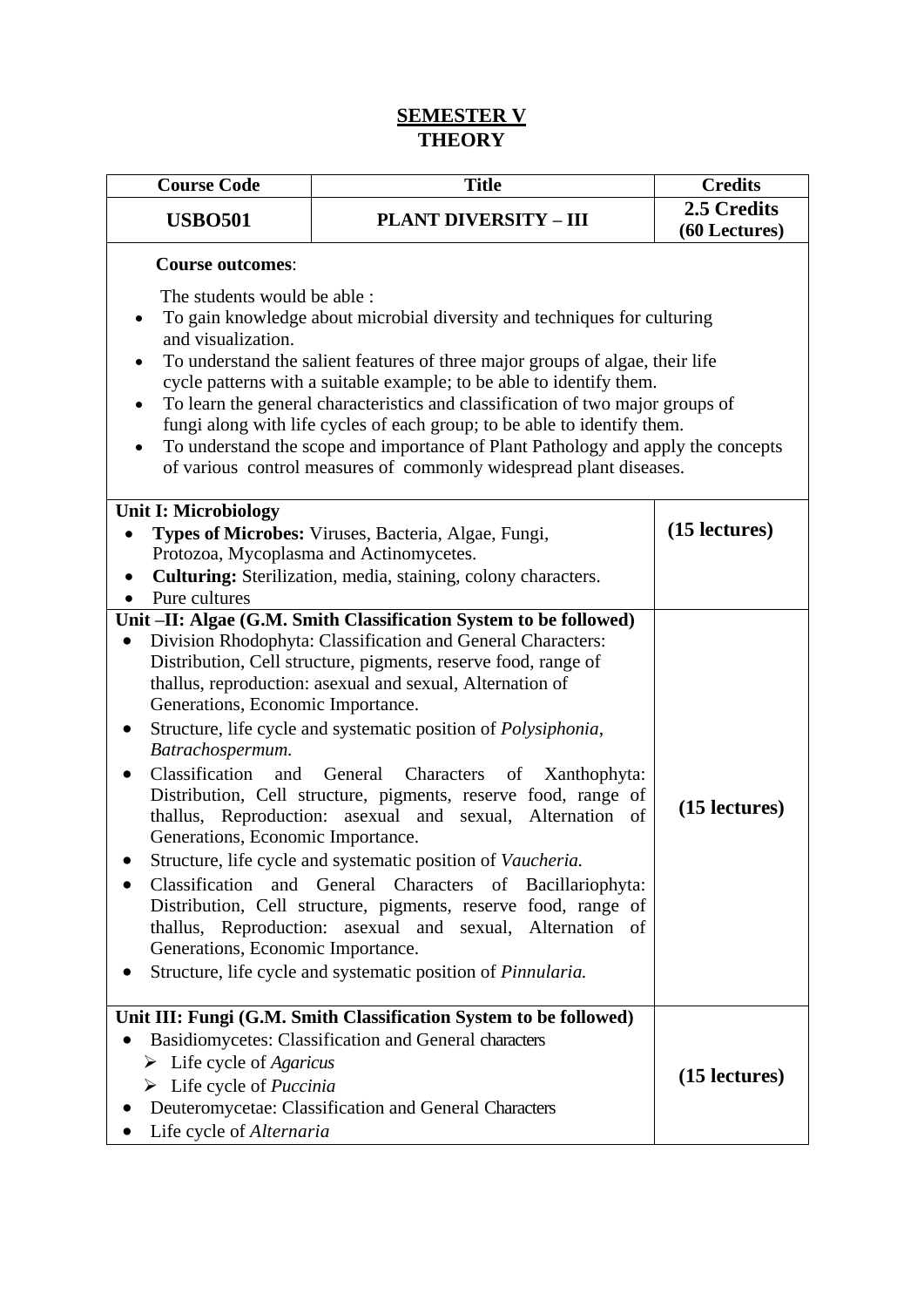| <b>Unit IV: Plant Pathology</b>                                          |               |
|--------------------------------------------------------------------------|---------------|
| <b>Study of plant diseases:</b> Causative organism, symptoms,            |               |
| predisposing factors, disease cycle and control measures of the          |               |
| following.                                                               |               |
| $\triangleright$ White Rust –Albugo candida                              |               |
| $\triangleright$ Tikka disease of ground nut: Cercospora                 | (15 lectures) |
| $\triangleright$ Damping off disease: <i>Pythium</i>                     |               |
| $\triangleright$ Citrus canker – <i>Xanthomonas axonopodis</i> pv. citri |               |
| $\triangleright$ Leaf curl – leaf curl virus in <i>Papaya</i> .          |               |
| Study of Physical, chemical and biological control methods of            |               |
| plant diseases.                                                          |               |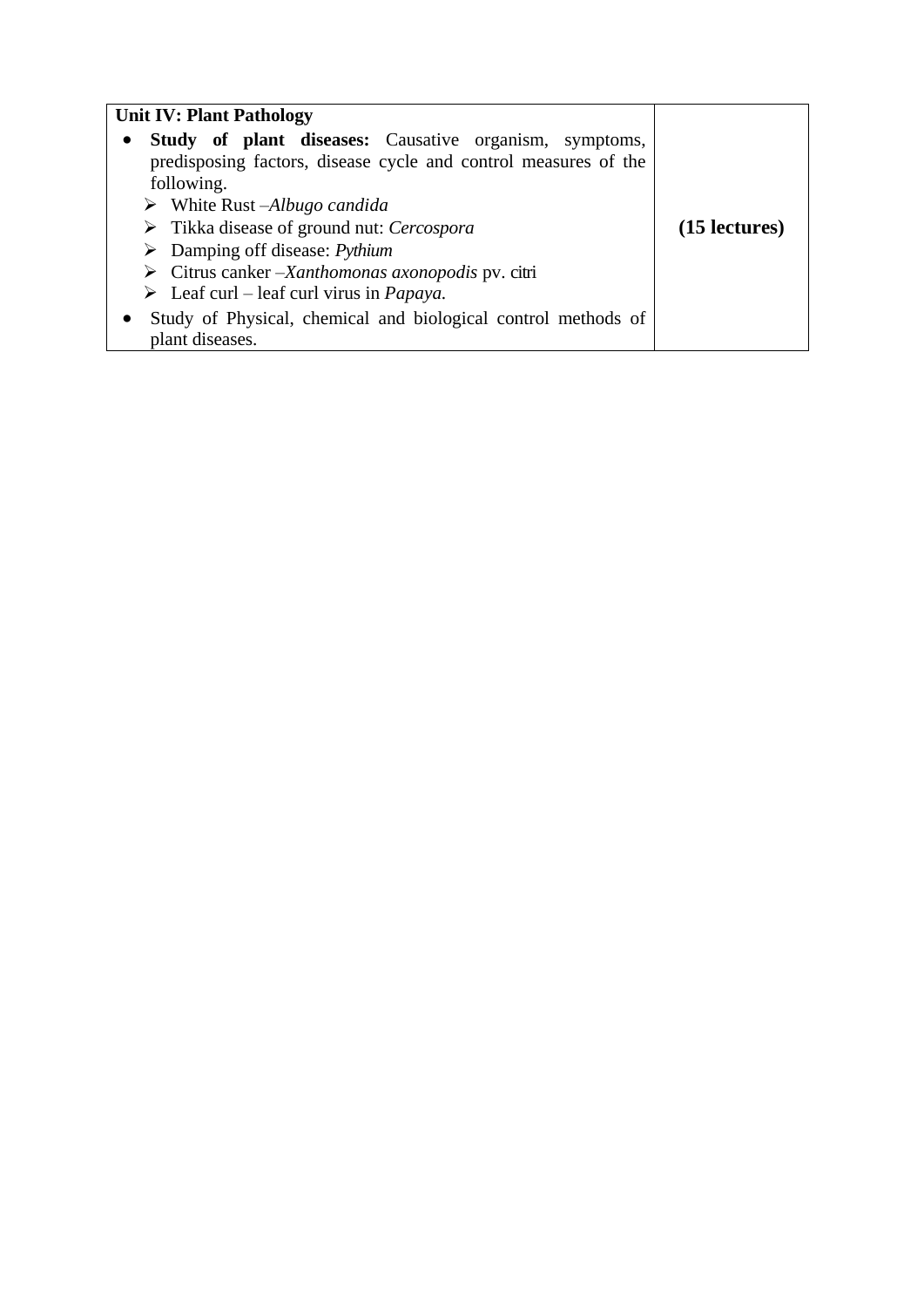| <b>Course Code</b>                                                                                                                                                                                                                                                                                                 | <b>Title</b>                                                                                                                                                                                                                                                                                                                                                                                                                                                                                                                                                                                                        | <b>Credits</b>               |
|--------------------------------------------------------------------------------------------------------------------------------------------------------------------------------------------------------------------------------------------------------------------------------------------------------------------|---------------------------------------------------------------------------------------------------------------------------------------------------------------------------------------------------------------------------------------------------------------------------------------------------------------------------------------------------------------------------------------------------------------------------------------------------------------------------------------------------------------------------------------------------------------------------------------------------------------------|------------------------------|
| <b>USBO502</b>                                                                                                                                                                                                                                                                                                     | <b>PLANT DIVERSITY - IV</b>                                                                                                                                                                                                                                                                                                                                                                                                                                                                                                                                                                                         | 2.5 Credits<br>(60 lectures) |
| <b>Course outcomes:</b><br>The students would be able :<br>in evolution.                                                                                                                                                                                                                                           | To acquire knowledge of different fossil forms and understand their role<br>To provide plant description, describe the morphological and<br>reproductive structures of seven families and also identify and classify<br>according to Bentham and Hooker's system.<br>To gain proficiency in the use of keys and identification manuals for<br>identifying any unknown plants to species level.<br>To relate anomalies in internal stem structure with function and appreciate<br>the salient features of the root stem transition zone.<br>To get exposure to pollen study and learn to apply it in various fields. |                              |
| <b>Unit I: Paleobotany</b>                                                                                                                                                                                                                                                                                         |                                                                                                                                                                                                                                                                                                                                                                                                                                                                                                                                                                                                                     |                              |
| female fructification.<br>fructification.<br>Pentoxylon-All form genera.<br>$\bullet$<br>Paleobotany, Lucknow                                                                                                                                                                                                      | Lepidodendron- All form genera root, stem, bark, leaf, male and<br>Lyginopteris- All form genera root, stem, leaf, male and female<br>Contribution of Birbal Sahni, Birbal Sahni Institute<br>of                                                                                                                                                                                                                                                                                                                                                                                                                    | (15 lectures)                |
| Unit II: Angiosperms I<br>$\bullet$<br>٠<br>prescribed families), Merits and demerits<br>$\bullet$<br>$\triangleright$ Capparidaceae<br>$\triangleright$ Umbelliferae<br>$\triangleright$ Cucurbitaceae<br>Rubiaceae<br>$\triangleright$ Solanaceae<br>$\triangleright$ Commelinaceae<br>$\triangleright$ Graminae | Morphology of flower – All Parts of Flower.<br>Complete classification of Bentham and Hooker (only for<br>Bentham and Hooker's system of classification for flowering<br>plants up to family with respect to the following prescribed<br>families and economic and medicinal importance for members of<br>the families. (Special stress on fruit morphology to be given)                                                                                                                                                                                                                                            | (15 lectures)                |
| Unit III: Anatomy I<br><b>Root stem transition</b><br>and Graminaceous                                                                                                                                                                                                                                             | Anomalous secondary growth in the Stems of Bignonia,<br>Salvadora, Achyranthes, Dracaena. Storage roots of Beet, Radish<br>Types of Stomata-Anomocytic, Anisocytic, Diacytic, Paracytic,                                                                                                                                                                                                                                                                                                                                                                                                                            | (15 lectures)                |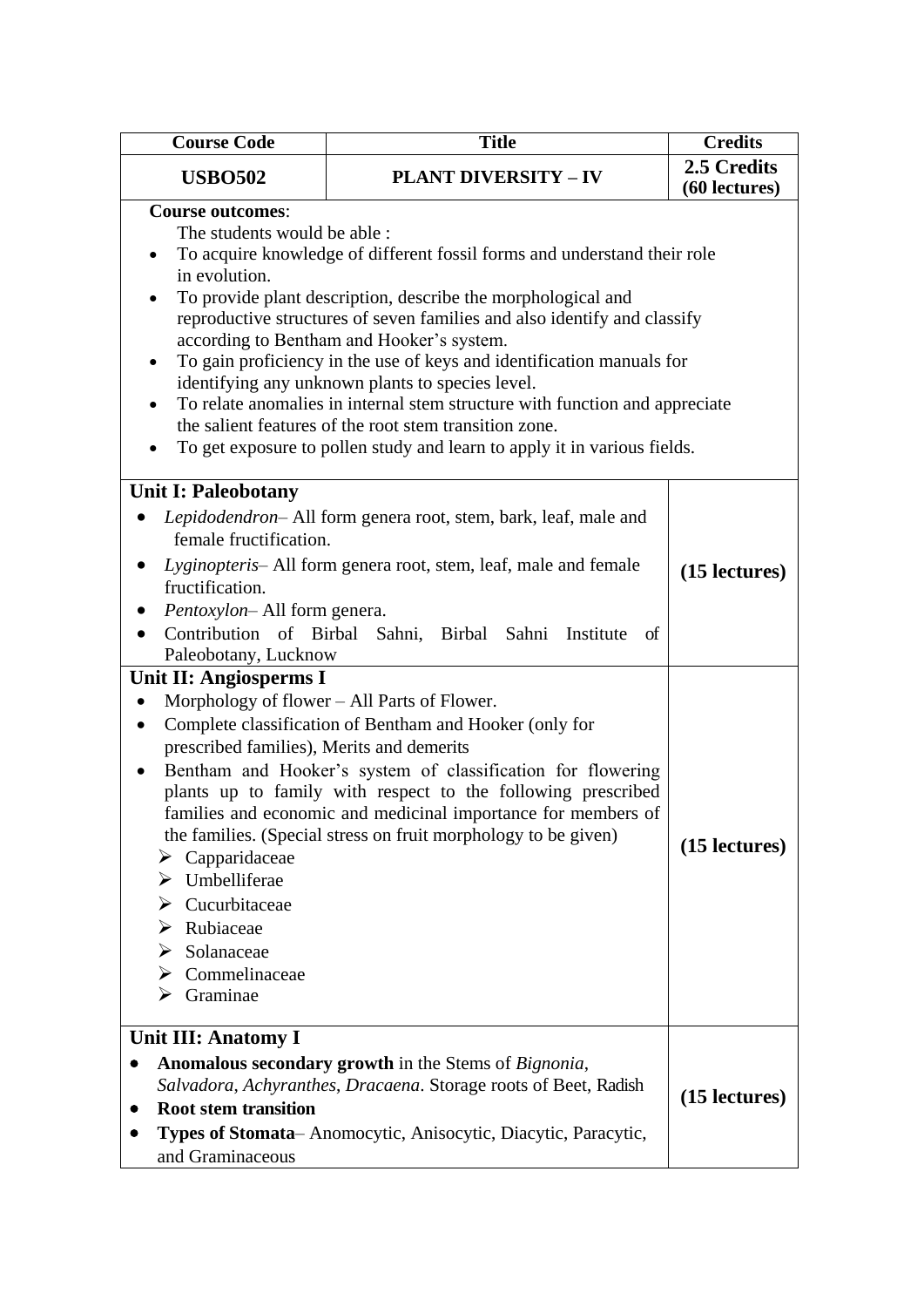| <b>Unit IV: Palynology</b>                                             |               |
|------------------------------------------------------------------------|---------------|
| <b>Pollen Morphology</b>                                               |               |
| <b>Pollen viability-storage</b><br>$\bullet$                           |               |
| Germination and growth of pollen<br>$\bullet$                          | (15 lectures) |
| Application of Palynology in honey industry, coal and oil<br>$\bullet$ |               |
| exploration, Aerobiology and pollen allergies, forensic science        |               |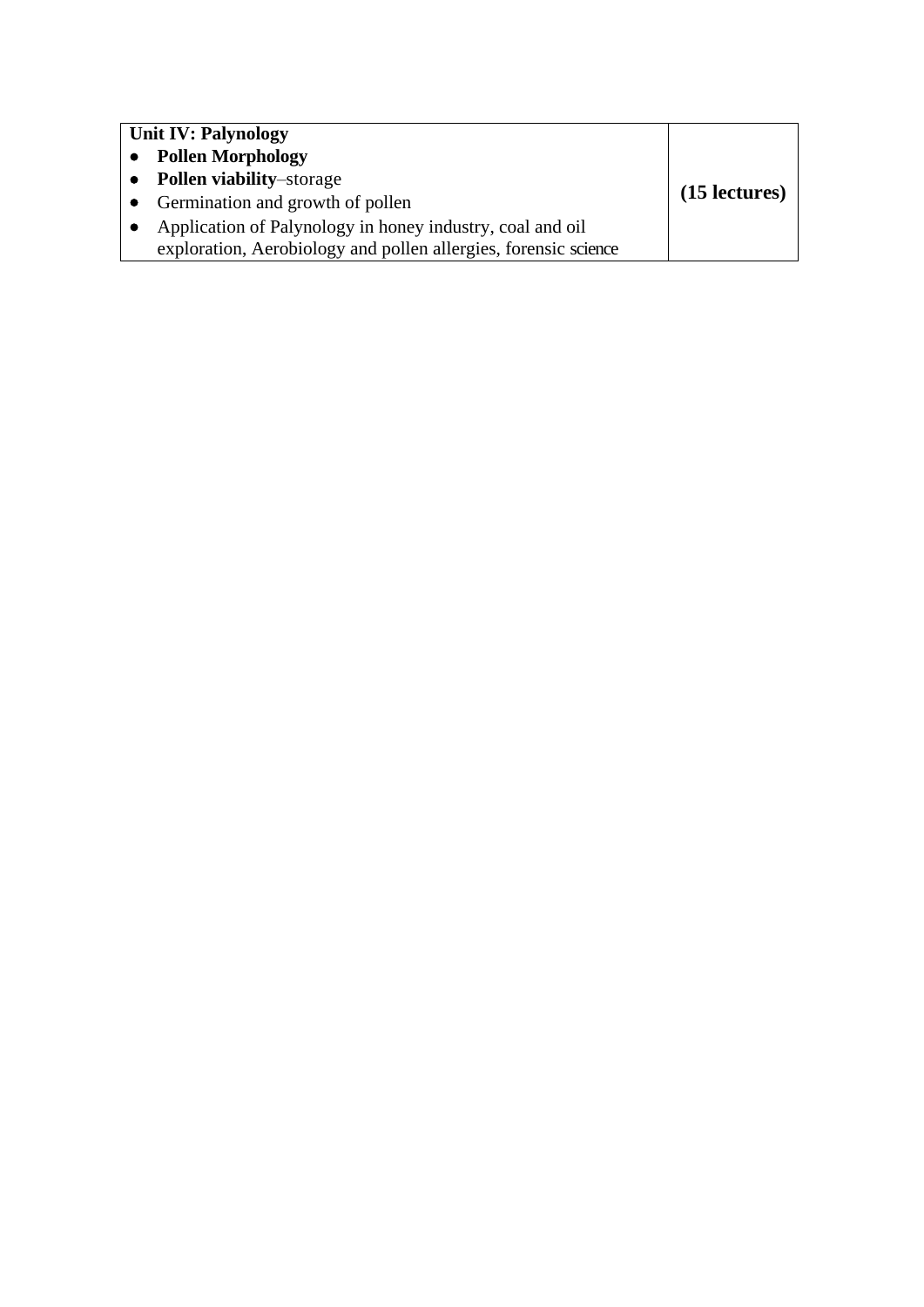| <b>Course Code</b>                                                                                                                                                                                                                                                                                                                                                                                                                                                                                                                                                                                                                                                                              | <b>Title</b>                                                                                                                                                                                                                                                                                                                                                                                                                                                                                                                                 | <b>Credits</b>                 |
|-------------------------------------------------------------------------------------------------------------------------------------------------------------------------------------------------------------------------------------------------------------------------------------------------------------------------------------------------------------------------------------------------------------------------------------------------------------------------------------------------------------------------------------------------------------------------------------------------------------------------------------------------------------------------------------------------|----------------------------------------------------------------------------------------------------------------------------------------------------------------------------------------------------------------------------------------------------------------------------------------------------------------------------------------------------------------------------------------------------------------------------------------------------------------------------------------------------------------------------------------------|--------------------------------|
| <b>USBO503</b>                                                                                                                                                                                                                                                                                                                                                                                                                                                                                                                                                                                                                                                                                  | <b>FORM AND FUNCTIONS- II</b>                                                                                                                                                                                                                                                                                                                                                                                                                                                                                                                | 2.5 Credits<br>(60 Lectures)   |
| <b>Course outcomes:</b><br>The students would be able:<br>To acquire knowledge about two important organelles and molecular<br>mechanisms of translation<br>To understand water relations of plants, inorganic and organic solute<br>transport, and apply the knowledge to manage mineral nutrition and survival<br>in challenging abiotic stresses.<br>To understand succession in plant communities and study remediation<br>technologies in order to apply knowledge acquired for cleanup of polluted sites.<br>To get exposure to principles and techniques of plant tissue culture and apply<br>these studies for improving agriculture and horticulture and to become<br>an entrepreneur. |                                                                                                                                                                                                                                                                                                                                                                                                                                                                                                                                              |                                |
| <b>Unit I: Cytology and Molecular Biology</b><br>Structure and function of nucleus<br>$\bullet$<br>Structure and function of vacuole<br>$\bullet$<br>$\bullet$<br>Translation in Prokaryotes and Eukaryotes.<br>$\bullet$                                                                                                                                                                                                                                                                                                                                                                                                                                                                       | Structure and function of giant chromosomes<br>The genetic code: Characteristics of the genetic code                                                                                                                                                                                                                                                                                                                                                                                                                                         | (15 lectures)                  |
| <b>Unit II: Plant Physiology I</b><br>$\bullet$<br>$\bullet$<br>$\bullet$<br>experiment.<br>$\bullet$<br>sieve tube translocation.                                                                                                                                                                                                                                                                                                                                                                                                                                                                                                                                                              | Water relations: Potential, osmosis, transpiration, imbibition,<br><b>Solute transport:</b> Transport of ions across cell membranes, active<br>and passive transport, carriers, channels and pumps.<br><b>Translocation of solutes:</b> Composition of phloem sap, girdling<br>Pressure flow model (Munch's hypothesis): Phloem loading and<br>unloading, anatomy of sieve tube elements and mechanisms of<br>Mineral Nutrition: Role of Macro and Micro nutrients,<br>physiological functions and deficiency symptoms.                      | (15 lectures)                  |
| <b>Unit III: Environmental Botany</b><br>population in bioremediation.<br>$\bullet$<br>theories.<br><b>Unit IV: Plant Tissue Culture</b><br>٠<br>Detailed study of Orchid Cultivation<br>٠                                                                                                                                                                                                                                                                                                                                                                                                                                                                                                      | Bioremediation: Principles, factors responsible and microbial<br><b>Phytoremediation:</b> Metals, Organic pollutants<br><b>Plant succession:</b> Hydrosere and Xerosere – Formation of Barren<br>Space, Succession on the Land Citing Different Seres leading up to<br>the Climax, Succession in Water, Ecesis, Poly and Mono-climax<br><b>Aspects of Micro-propagation with reference to Floriculture:</b><br>Plant cell suspension cultures for the production of secondary<br>metabolites: With special reference to Shikonin production. | (15 lectures)<br>(15 lectures) |
| ٠<br>٠                                                                                                                                                                                                                                                                                                                                                                                                                                                                                                                                                                                                                                                                                          | Somatic Embryogenesis and Artificial Seeds.<br>Protoplast Fusion and Somatic Hybridization: i) Concept,<br>Definition, and various methods of Protoplast Fusion ii)<br>Applications of Somatic Hybridization in Agriculture                                                                                                                                                                                                                                                                                                                  |                                |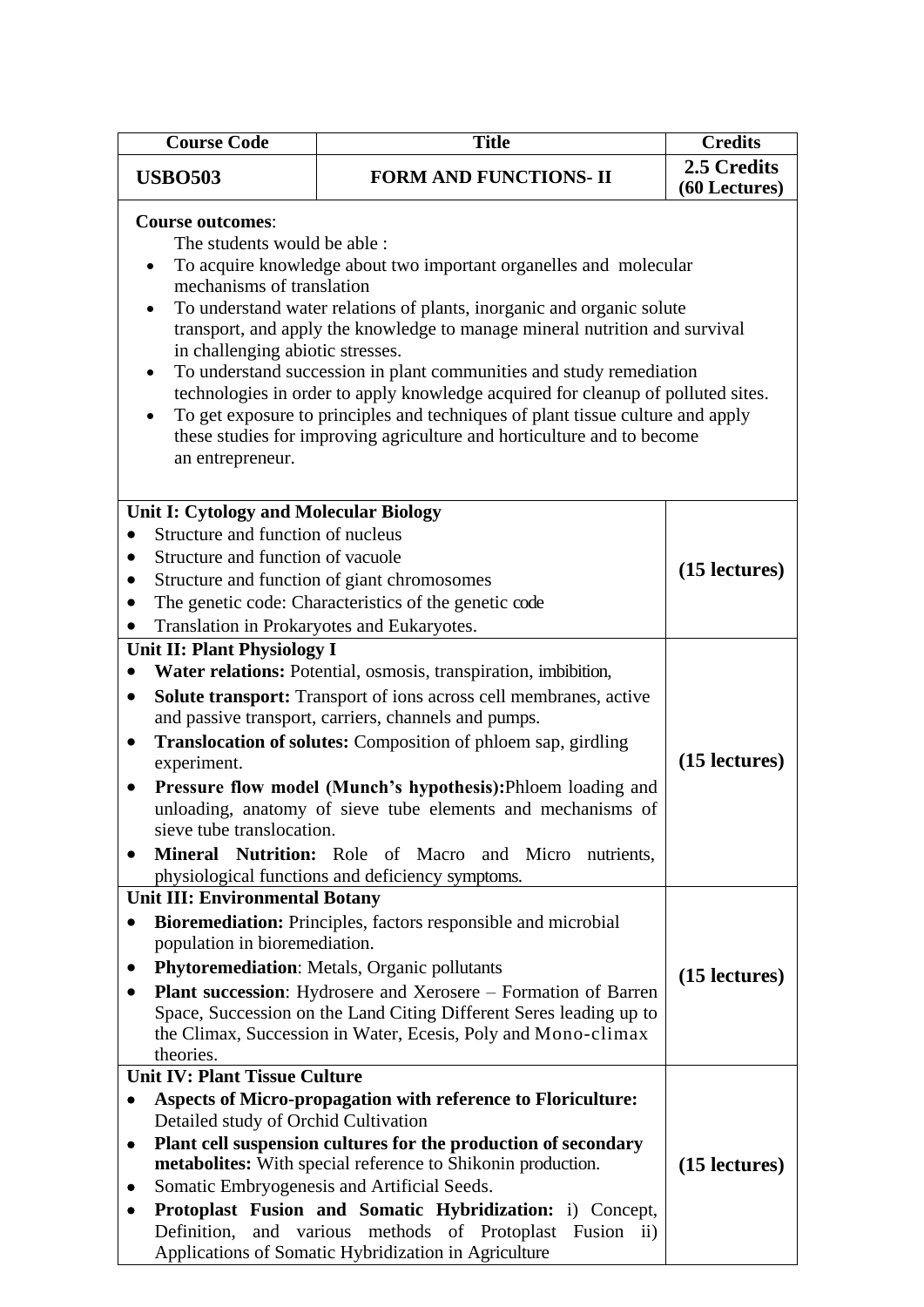| <b>Course Code</b>                                                                                                                                        | <b>Title</b>                                                                                                                                                                                                                                                                                                                                                                                                                                                                                                                                                                                                                                                                                                                                                                                                                                                                                                    | <b>Credits</b>               |
|-----------------------------------------------------------------------------------------------------------------------------------------------------------|-----------------------------------------------------------------------------------------------------------------------------------------------------------------------------------------------------------------------------------------------------------------------------------------------------------------------------------------------------------------------------------------------------------------------------------------------------------------------------------------------------------------------------------------------------------------------------------------------------------------------------------------------------------------------------------------------------------------------------------------------------------------------------------------------------------------------------------------------------------------------------------------------------------------|------------------------------|
| <b>USBO504</b>                                                                                                                                            | <b>CURRENT TRENDS IN PLANT SCIENCES - II</b>                                                                                                                                                                                                                                                                                                                                                                                                                                                                                                                                                                                                                                                                                                                                                                                                                                                                    | 2.5 Credits<br>(60 Lectures) |
| <b>Course outcomes:</b><br>agriculture.                                                                                                                   | The students would be able :<br>To get exposure to the technique of mushroom cultivation and explore the possibility<br>of entrepreneurship in the same.<br>To learn ethnobotanical principles, applications and utilize indigenous plant<br>knowledge for the cure of common human diseases and improvement of<br>To gain knowledge about the latest molecular biology techniques for isolation<br>and characterization of genes.<br>To learn principles and application of commonly used techniques in instrumentation.<br>To gain proficiency in the monograph study and pharmacognostic analysis of<br>six medicinal plants.                                                                                                                                                                                                                                                                                |                              |
| study.<br>$\triangleright$ Ethno-medicines.<br>$\triangleright$ Agriculture.<br>$\triangleright$ Edible plants.<br><b>Mushroom industry:</b><br>mushroom. | Unit I: Ethnobotany and Mushroom Industry<br>Ethnobotany- Definition, history, sources of data and methods of<br><b>Applications of ethnobotany:</b><br>Traditional medicines used by tribals in Maharashtra towards<br>$\triangleright$ Skin ailments: Rubia cordfolia, Sandalwood<br>$\triangleright$ Liver ailments: <i>Phyllanthus</i> , <i>Andrographis</i><br>$\triangleright$ Wound healing and ageing: Centella, Typha, Terminalia, Tridax.<br>$\triangleright$ Fever: Vitex negundo, Tinospora cordifolia leaves<br>> Diabetes: Momordica charantia, Syzygium cuminii<br>$\triangleright$ Detail general account of production of mushrooms with respect<br>to methods of Composting, spawning, casing, harvesting of<br>mushroom. Cultivation of Pleurotus, Agaricus, Volvariella<br>$\triangleright$ General account of mushrooms: Nutritional value, picking and<br>packaging, economic importance. | (15 lectures)                |
| Unit II: Plant Biotechnology I<br>c- DNA libraries.<br>Genomic libraries<br>Hybridization)                                                                | Construction of genomic DNA libraries, Chromosome libraries and<br>Identification of specific cloned sequences in c-DNA libraries and<br>Analysis of genes and gene transcripts – Restriction enzyme,<br>analysis of cloned DNA sequences. Hybridization(Southern                                                                                                                                                                                                                                                                                                                                                                                                                                                                                                                                                                                                                                               | (15 lectures)                |
| <b>Unit III: Instrumentation</b><br>$\bullet$<br>chromatography.                                                                                          | Colorimetry and Spectrophotometry (Visible, UV and IR) –<br>Instrumentation, working, principle and applications.<br>Chromatography: General account of Column chromatography.<br>Principle and bedding material involved in adsorption and partition<br>chromatography, ion exchange chromatography, molecular sieve                                                                                                                                                                                                                                                                                                                                                                                                                                                                                                                                                                                           | (15 lectures)                |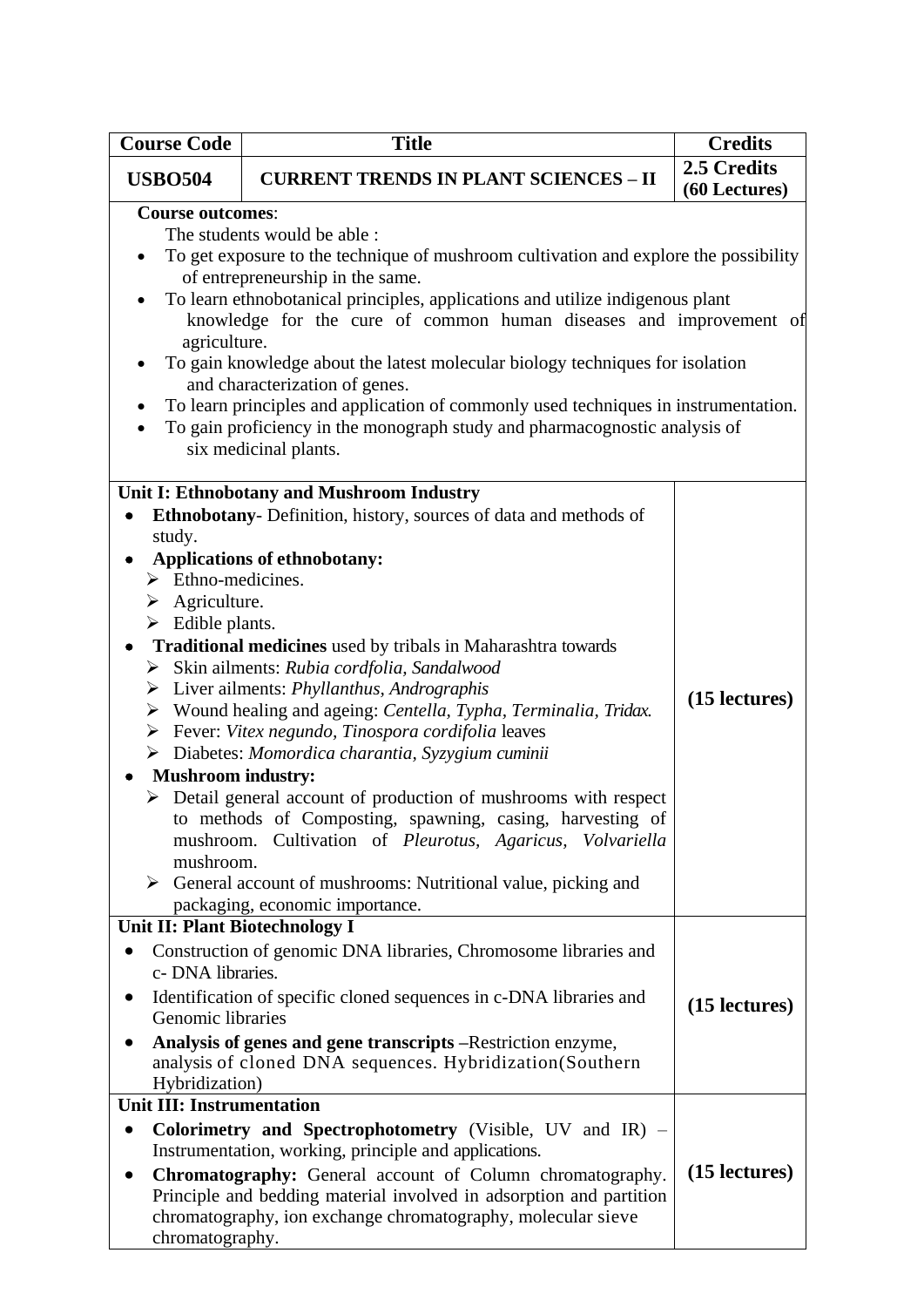| Unit IV: Pharmacognosy and Medicinal Botany                                                                                                                                                                                                                                                            |               |
|--------------------------------------------------------------------------------------------------------------------------------------------------------------------------------------------------------------------------------------------------------------------------------------------------------|---------------|
| Monographs of drugs with reference to biological sources,<br>geographical distribution, common varieties, macro and microscopic<br>characters, chemical constituents, therapeutic uses, adulterants-<br>Strychnos seeds, Senna leaves, Clove buds, Allium sativum, Acorus<br>calamus and Curcuma longa | (15 lectures) |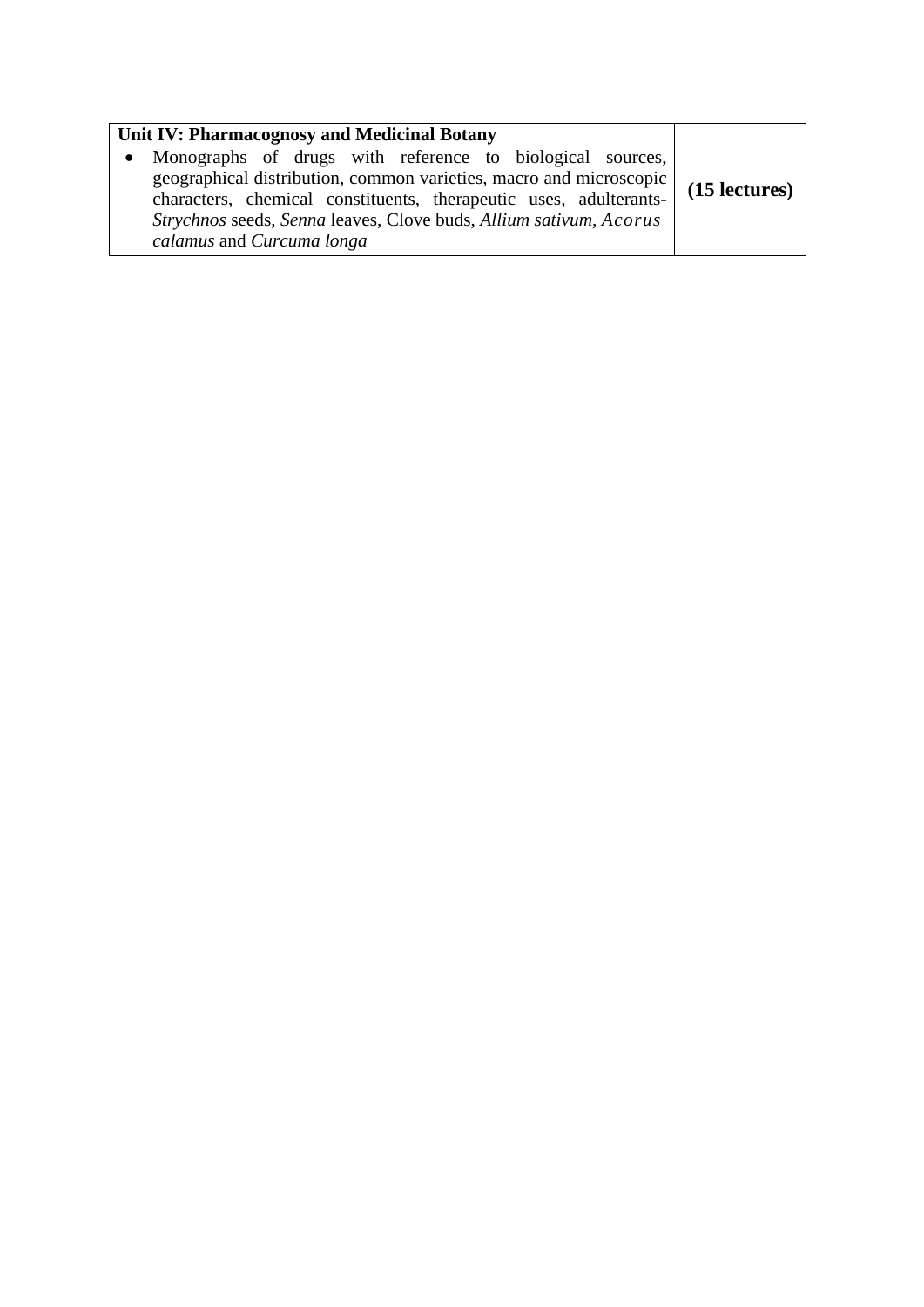### **SEMESTER V PRACTICAL**

### **Minimum marks for passing: 20**

| <b>Semester V USBOP5 - For 6 Units</b>                                             | Cr  |
|------------------------------------------------------------------------------------|-----|
| <b>PRACTICAL PAPER I-PLANT DIVERSITY III - USBOP 501 (For 6</b>                    | 1.5 |
| Units)                                                                             |     |
| <b>Microbiology</b>                                                                |     |
| Study of aeromicrobiota by petriplate exposed method: Fungal culture,<br>$\bullet$ |     |
| Bacterial culture.                                                                 |     |
| Determination of Minimum Inhibitory Concentration (MIC) of sucrose<br>$\bullet$    |     |
| against selected microorganism.                                                    |     |
| Study of antimicrobial activity by the disc diffusion method.                      |     |
| Algae (G.M. Smith Classification System to be followed)                            |     |
| Study of stages in the life cycle of the following Algae from fresh /              |     |
| preserved material and permanent slides.                                           |     |
| $\triangleright$ Polysiphonia                                                      |     |
| $\triangleright$ Batrachospermum                                                   |     |
| $\triangleright$ Vaucheria                                                         |     |
| $\triangleright$ Pinnularia                                                        |     |
| Fungi (G.M. Smith Classification System to be followed)                            |     |
| Study of stages in the life cycle of the following Fungi from fresh /              |     |
| preserved material and permanent slides                                            |     |
| $\triangleright$ Agaricus                                                          |     |
| $\triangleright$ Puccinia                                                          |     |
| $\triangleright$ Alternaria                                                        |     |
| <b>Plant Pathology</b>                                                             |     |
| Study of the following fungal diseases:                                            |     |
| $\triangleright$ White rust in Cruciferae (Brassicaceae)                           |     |
| $\triangleright$ Tikka disease in Groundnut                                        |     |
| $\triangleright$ Damping off disease                                               |     |
| $\triangleright$ Citrus canker                                                     |     |
| $\triangleright$ Leaf curl in <i>Papaya Leaf</i>                                   |     |
| <b>Semester V USBOP7 - For 3 Units</b>                                             |     |
| <b>PRACTICAL PAPER II-PLANT DIVERSITY IV USBOP 502 (For 3</b>                      | Cr  |
| $& 6$ Units)                                                                       |     |
| Paleobotany                                                                        | 1.5 |
| Study of the following form genera with the help of permanent slides/              |     |
| photomicrographs.                                                                  |     |
| $\blacktriangleright$ Lepidodendron                                                |     |
| $\triangleright$ Lyginopteris                                                      |     |
| $\triangleright$ Pentoxylon                                                        |     |
| <b>Angiosperms I</b>                                                               |     |
| Morphology of Flower – All Parts of Flower                                         |     |
| Study of one plant from each of the following Angiosperm families as per           |     |
| Bentham and Hooker's system of classification.                                     |     |
| Capparidaceae<br>➤                                                                 |     |
| $\triangleright$ Umbelliferae                                                      |     |
| $\triangleright$ Cucurbitaceae                                                     |     |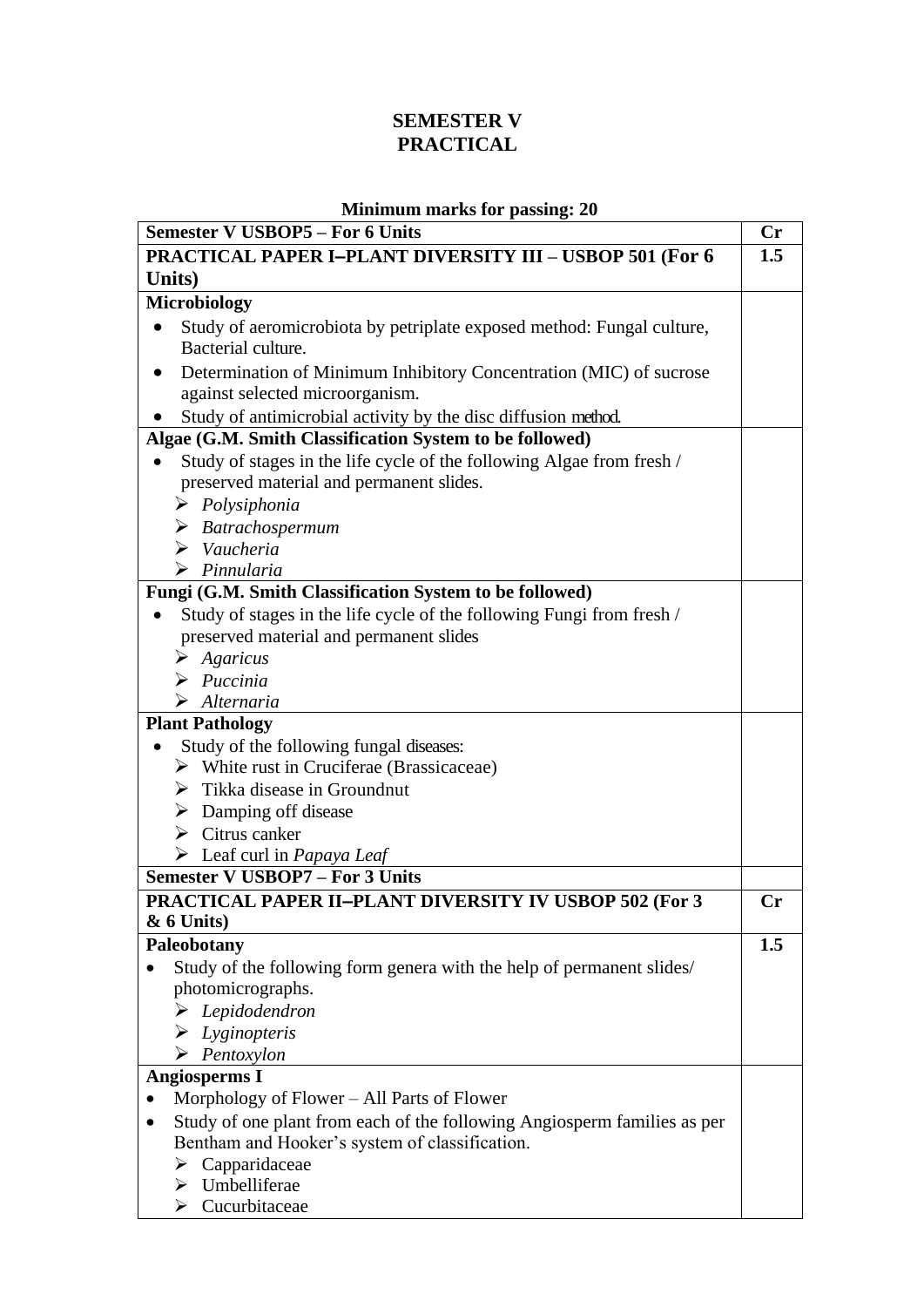| Rubiaceae<br>➤                                                            |   |
|---------------------------------------------------------------------------|---|
| Solanaceae                                                                |   |
| Commelinaceae<br>➤                                                        |   |
| Graminae<br>⋗                                                             |   |
| Morphological peculiarities and economic importance of the members of     |   |
| the above-mentioned Angiosperm families                                   |   |
| Identifying the genus and species of a plant with the help of Flora       |   |
| <b>Anatomy I</b>                                                          |   |
| Study of anomalous secondary growth in the stems of the following plants  |   |
| using double staining technique.                                          |   |
| 1) Bignonia                                                               |   |
| 2) Salvadora                                                              |   |
| 3) Achyranthes                                                            |   |
| 4) Dracaena                                                               |   |
| Study of anomalous secondary growth in the roots of                       |   |
| 1) Beet                                                                   |   |
| 2) Radish                                                                 |   |
| Types of Stomata                                                          |   |
| 1) Anomocytic                                                             |   |
| 2) Anisocytic                                                             |   |
| 3) Diacytic                                                               |   |
| 4) Paracytic                                                              |   |
| 5) Graminaceous                                                           |   |
| <b>Palynology I</b>                                                       |   |
| Study of pollen morphology (NPC Analysis) of the following by             |   |
| Chitale's Method                                                          |   |
| $\triangleright$ Hibiscus                                                 |   |
| $\triangleright$ Datura                                                   |   |
| $\triangleright$ Ocimum                                                   |   |
| $\triangleright$ Crinum                                                   |   |
| $\triangleright$ Pancratium                                               |   |
| $\triangleright$ Canna                                                    |   |
| Determination of pollen viability                                         |   |
| Pollen analysis from honey sample – unifloral and multifloral honey       |   |
| Effect of varying concentration of sucrose on In vitro Pollen germination |   |
| <b>Total Credit</b>                                                       | 3 |
|                                                                           |   |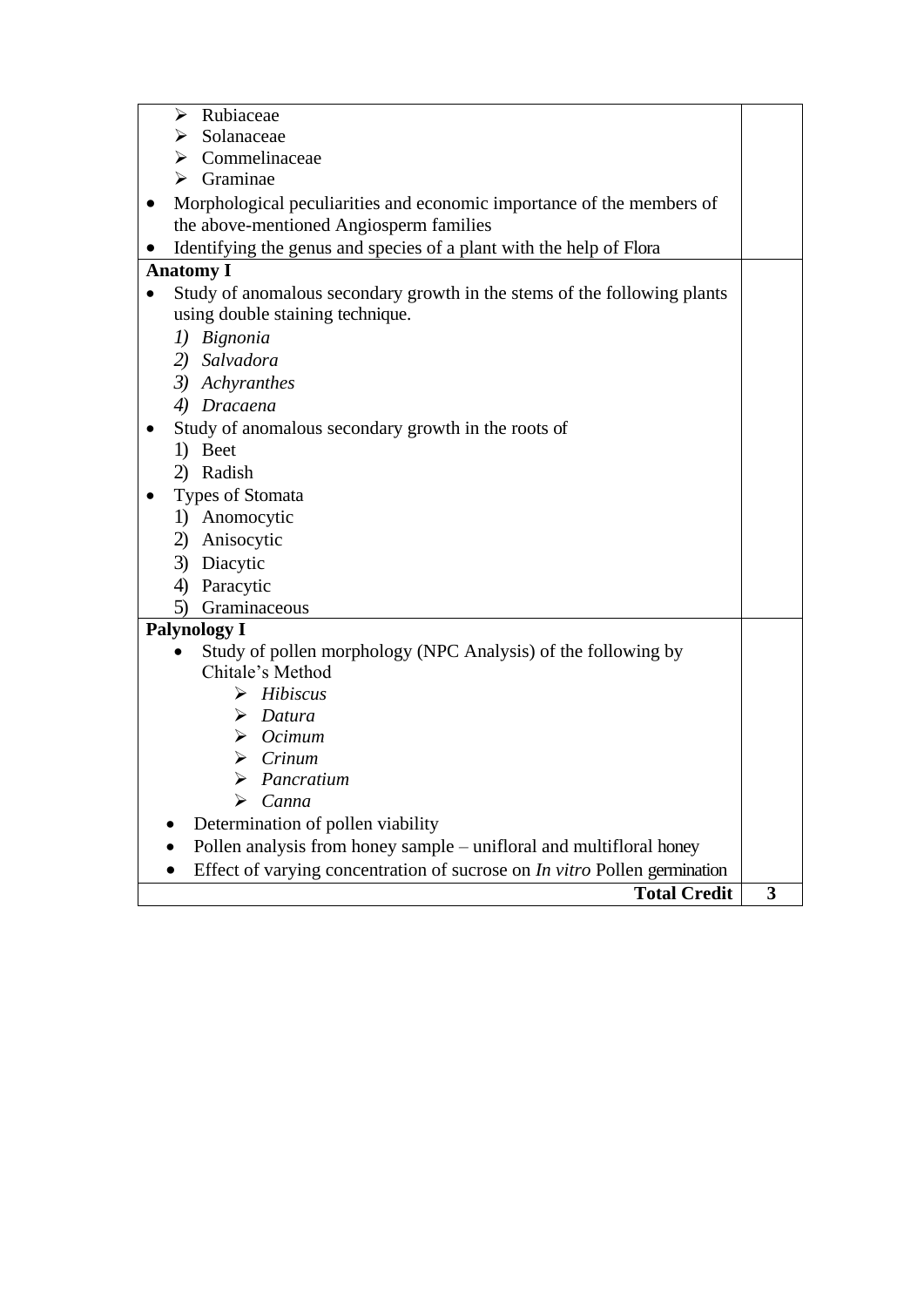| <b>Semester V USBOP6 - For 6Units</b><br><b>Semester V USBOP7 - For 3Units</b>         | Cr             |
|----------------------------------------------------------------------------------------|----------------|
|                                                                                        |                |
| PRACTICAL -PAPER III FORM AND FUNCTION II USBOP 503 (For<br><b>3 &amp; 6 Units)</b>    | 1.5            |
| <b>Cytology and Molecular Biology</b>                                                  |                |
| Mounting of Giant chromosomes from Chironomous larva                                   |                |
| Smear preparation from Tradescantia buds                                               |                |
| Predicting the sequence of amino acids in the polypeptide chain that will<br>$\bullet$ |                |
| be formed following translation(Eukaryotic)                                            |                |
| <b>Plant Physiology I</b>                                                              |                |
| Estimation of Phosphate phosphorus (Plant acid extract)                                |                |
| Estimation of Iron (Plant acid extract)<br>$\bullet$                                   |                |
|                                                                                        |                |
| Note: Preparation of a standard graph and determination of the multiplication          |                |
| factor for Phosphate / Iron estimation using a given standard phosphate /              |                |
| Standard Iron solution should be done in regular practical as this will also be        |                |
| put as a question in practical exam                                                    |                |
| <b>Environmental Botany</b>                                                            |                |
| Estimation of the following in given water sample                                      |                |
| $\triangleright$ Dissolved oxygen demand                                               |                |
| $\triangleright$ Biological oxygen demand                                              |                |
| $\triangleright$ Hardness                                                              |                |
| $\triangleright$ Salinity and Chlorinity                                               |                |
| Micropropogation                                                                       |                |
| Plant Tissue culture:                                                                  |                |
| Identification – Multiple shoot culture, hairy root culture, somatic<br>$\bullet$      |                |
| embryogenesis                                                                          |                |
| Preparation of stock solutions for preparation of MS medium                            |                |
|                                                                                        |                |
| (Note: Concept of preparation of specified molar solutions should be taught            |                |
| and problems based on preparation of stock solutions for tissue culture media          |                |
| will be given).                                                                        |                |
|                                                                                        |                |
| <b>Semester V USBOP6 - For 6 Units</b>                                                 |                |
| <b>PRACTICAL - PAPER IV CURRENT TRENDS IN PLANT SCIENCES</b>                           | $\mathbf{C}$ r |
| II USBOP 504 (For 6 Units)                                                             |                |
| <b>Ethnobotany and mushroom industry</b>                                               | 1.5            |
| Study of plants mentioned in theory for Ethnobotany                                    |                |
| Mushroom cultivation (To be demonstrated)                                              |                |
| Identification of various stages involved in mushroom cultivation – spawn,             |                |
| pin head stage, mature/ harvest stage of Agaricus, Pleurotus, Volvariella              |                |
| <b>Biotechnology I</b>                                                                 |                |
| Growth curve of E. coli                                                                |                |
| Plasmid DNA isolation and Separation of DNA using AGE                                  |                |
| Restriction mapping (problems), Southern blotting                                      |                |
| <b>Instrumentation</b>                                                                 |                |
| Demonstration of Beer Lambert's Law                                                    |                |
| Experiment based on ion exchange chromatography for demonstration                      |                |
| Experiment based on separation of dyes/ plant pigments using silica gel                |                |
| column.                                                                                |                |
|                                                                                        |                |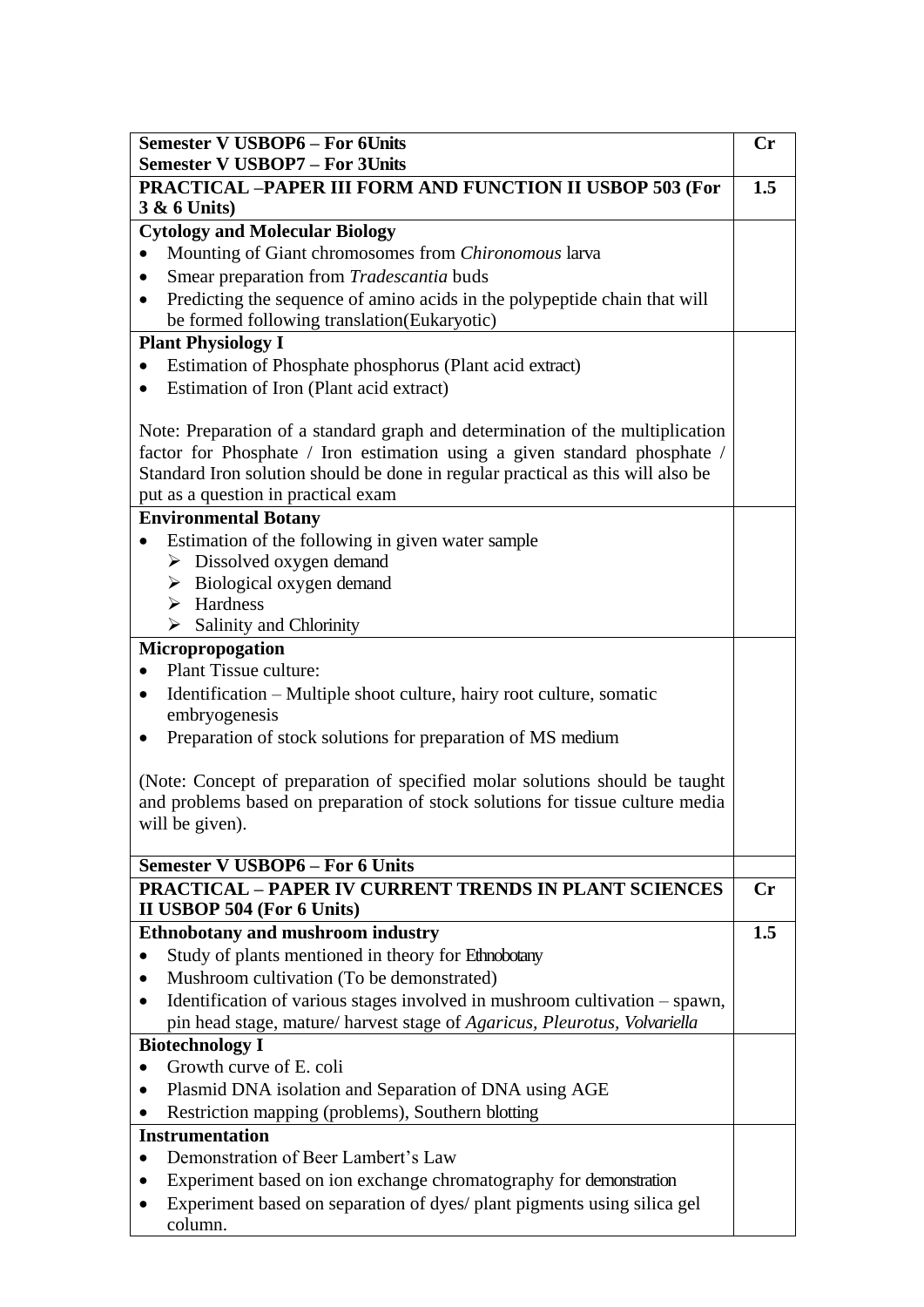| Pharmacognosy |  |
|---------------|--|
|---------------|--|

| Macroscopic/Microscopic characters and Chemical tests for active<br>constituents of the following plants. |  |
|-----------------------------------------------------------------------------------------------------------|--|
| $\triangleright$ Allium sativum                                                                           |  |
| $\triangleright$ Acorus calamus                                                                           |  |
| $\triangleright$ Curcuma longa                                                                            |  |
| $\triangleright$ Senna angustifolia                                                                       |  |
| $\triangleright$ Strychnos nux-vomica                                                                     |  |
| $\triangleright$ Eugenia caryophyllata                                                                    |  |
| <b>Total Credit</b>                                                                                       |  |

 $\mathcal{L}_{\mathcal{A}}$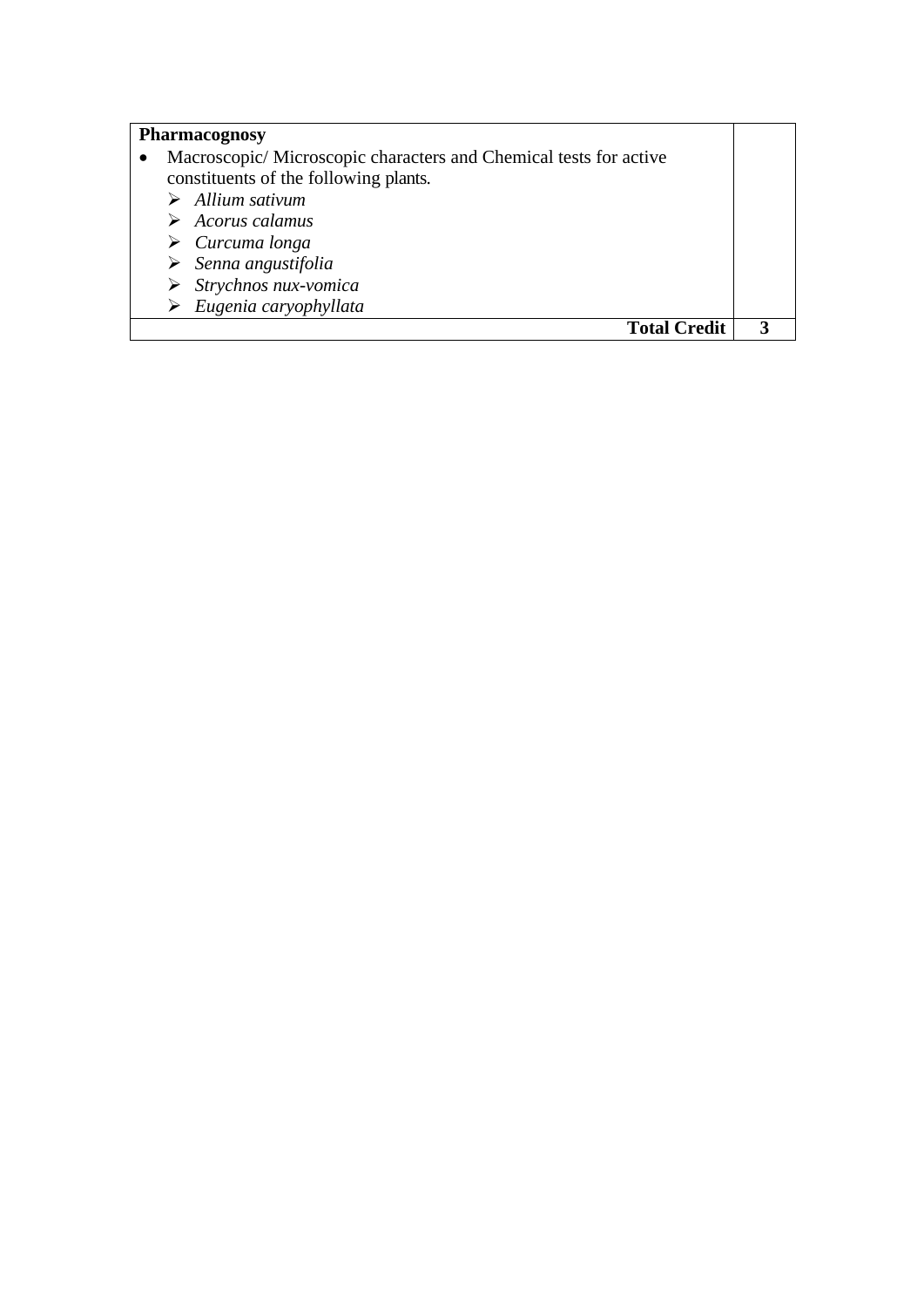| <b>Course Code</b>                              | <b>Title</b>                                                                                                                                                    | <b>Credits</b> |
|-------------------------------------------------|-----------------------------------------------------------------------------------------------------------------------------------------------------------------|----------------|
| <b>USBO601</b>                                  | <b>PLANT DIVERSITY - III</b>                                                                                                                                    | 2.5 Credits    |
|                                                 |                                                                                                                                                                 | (60 Lectures)  |
| <b>Course outcomes:</b>                         |                                                                                                                                                                 |                |
| The students would be able :                    |                                                                                                                                                                 |                |
|                                                 | To identify, describe and study in detail the life cycles of three Bryophytes.<br>To and study in detail classification and general characters of three classes |                |
|                                                 | of Pteridophytes and identify as well as describe the life cycles of one                                                                                        |                |
| example from each class.                        |                                                                                                                                                                 |                |
|                                                 | To study evolutionary aspects and economic utilization of Bryophytes                                                                                            |                |
| and Pteridophytes.                              |                                                                                                                                                                 |                |
|                                                 | To identify, describe and study in detail the life cycles of three Gymnosperms.                                                                                 |                |
|                                                 | Unit I: Bryophyta (G. M. Smith Classification system to be                                                                                                      |                |
| followed)                                       |                                                                                                                                                                 |                |
| Life cycle of Marchantia                        |                                                                                                                                                                 | (15 lectures)  |
| Life cycle of Pelia<br>$\bullet$                |                                                                                                                                                                 |                |
| Life cycle of Sphagnum                          |                                                                                                                                                                 |                |
|                                                 | Unit II: Pteridophyta (G. M. Smith Classification System to be                                                                                                  |                |
| followed)                                       |                                                                                                                                                                 |                |
|                                                 | Lepidophyta – Classification, general characters; Life cycle of                                                                                                 |                |
| Lycopodium<br>$\bullet$                         | Calamophyta - Classification, general characters; Life cycle of                                                                                                 | (15 lectures)  |
| ٠<br>Equisetum                                  |                                                                                                                                                                 |                |
|                                                 | Pterophyta - Classification, general characters; Life cycle of                                                                                                  |                |
| Adiantum and Marselia                           |                                                                                                                                                                 |                |
|                                                 | Unit III: Bryophytes and Pteridophytes: Applied aspects                                                                                                         |                |
| Ecology of Bryophytes.<br>٠                     |                                                                                                                                                                 |                |
| Economic importance of Bryophytes.<br>$\bullet$ |                                                                                                                                                                 |                |
| Bryophytes as Indicators.<br>$\bullet$          |                                                                                                                                                                 |                |
| ٠                                               | Evolution of Sporophyte and Gametophyte in Bryophytes.                                                                                                          | (15 lectures)  |
| Economic importance of Pteridophytes            |                                                                                                                                                                 |                |
|                                                 | Diversity and distribution of Indian Pteridophytes                                                                                                              |                |
|                                                 | Types of Sori and Evolution of Sori in Pteridophytes.                                                                                                           |                |
|                                                 | Unit IV: Gymnosperms (Chamberlain's Classification System to be                                                                                                 |                |
| followed)                                       |                                                                                                                                                                 |                |
| Life cycle of Thuja,                            |                                                                                                                                                                 | (15 lectures)  |
| Life cycle of Gnetum                            |                                                                                                                                                                 |                |
| Life cycle of Ephedra.                          |                                                                                                                                                                 |                |
| Economic importance of Gymnosperms              |                                                                                                                                                                 |                |
|                                                 |                                                                                                                                                                 |                |
|                                                 |                                                                                                                                                                 |                |
|                                                 |                                                                                                                                                                 |                |
|                                                 |                                                                                                                                                                 |                |
|                                                 |                                                                                                                                                                 |                |
|                                                 |                                                                                                                                                                 |                |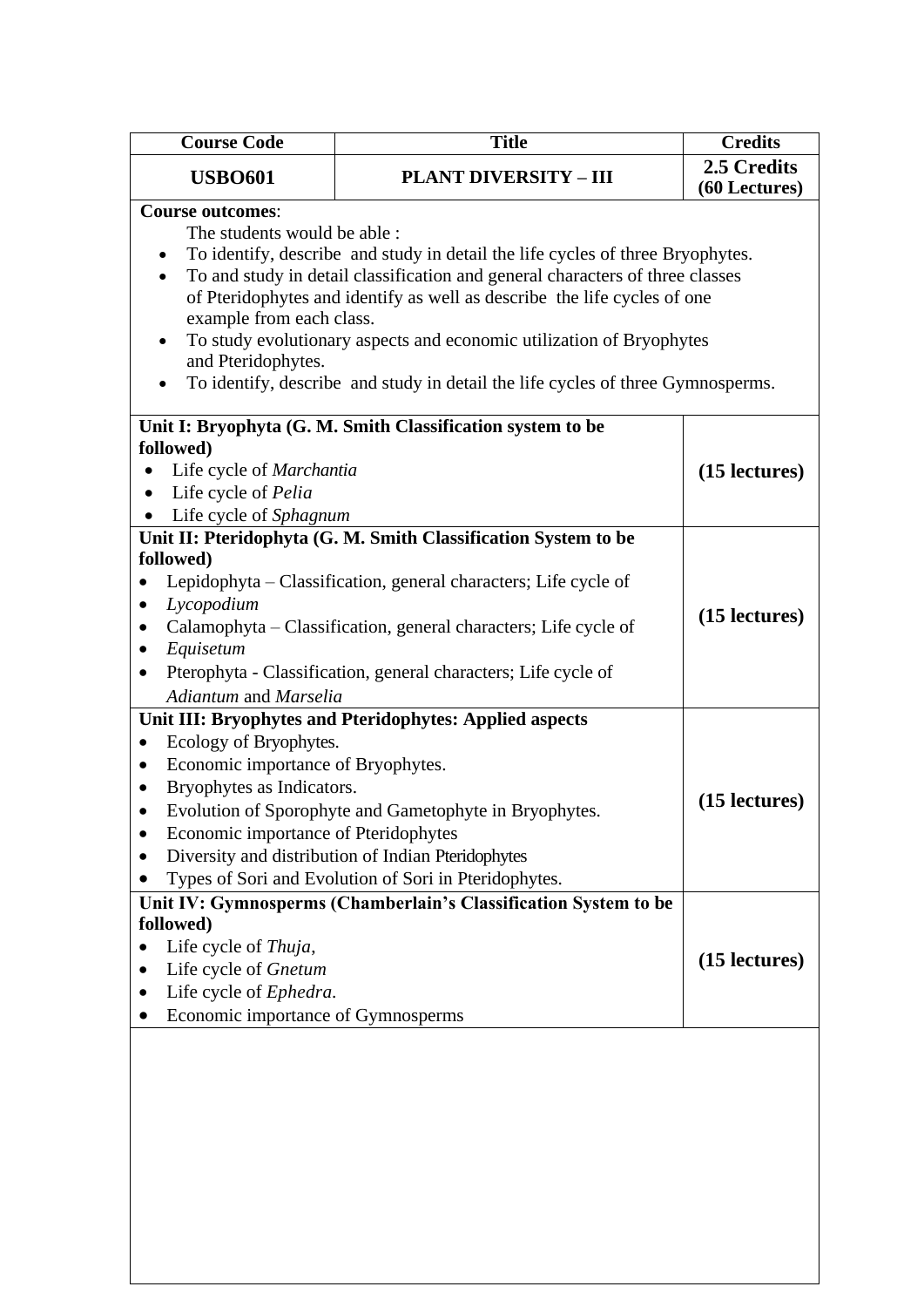| <b>Course Code</b>                                                                                                                                                                                                                                                                                                    | <b>Title</b><br><b>Credits</b>                                                                                                                                                                                                                                                                                                                                                                                                                                                                                                                                                                                                                                                                                                                                                             |               |
|-----------------------------------------------------------------------------------------------------------------------------------------------------------------------------------------------------------------------------------------------------------------------------------------------------------------------|--------------------------------------------------------------------------------------------------------------------------------------------------------------------------------------------------------------------------------------------------------------------------------------------------------------------------------------------------------------------------------------------------------------------------------------------------------------------------------------------------------------------------------------------------------------------------------------------------------------------------------------------------------------------------------------------------------------------------------------------------------------------------------------------|---------------|
| <b>USBO602</b><br><b>PLANT DIVERSITY - IV</b>                                                                                                                                                                                                                                                                         |                                                                                                                                                                                                                                                                                                                                                                                                                                                                                                                                                                                                                                                                                                                                                                                            | 2.5 Credits   |
| <b>Course outcomes:</b><br>The students would be able :<br>$\bullet$<br>of seven families.<br>٠<br>$\bullet$<br>$\bullet$<br>Unit I: Angiosperms II                                                                                                                                                                   | To study contribution of Botanical gardens, BSI to Angiosperm study and<br>provide plant description, describe the morphological and reproductive structures<br>To gain exposure to a phylognetic system of classification.<br>To gain insight into the anatomical adaptations of different ecological plant groups.<br>To understand development plant of male and female gametophytes,<br>embryonic structure and development.<br>To understand the different aspects and importance of Biodiversity and utilize<br>them for conservation of species so as to prevent further loss or extinction<br>of Biodiversity and preserve the existing for future generations.<br>Major Botanic gardens of India- Indian Botanic Garden,<br>Howrah; National Botanic Garden (NBRI) Lucknow; Lloyd | (60 Lectures) |
| $\bullet$<br>$\bullet$<br>morphology for members of the families<br>$\triangleright$ Rhamnaceae<br>$\triangleright$ Combretaceae<br>$\triangleright$ Asclepiadaceae<br>$\blacktriangleright$ Labiatae<br>$\triangleright$ Euphorbiaceae<br>$\triangleright$ Cannaceae<br>Hutchinson's classification system<br>System | Botanic Garden, Darjeeling; Lalbaugh Botanic Garden, Bangaluru.<br>Botanical survey of India and regional branches of India<br>Bentham and Hooker's system of classification for flowering<br>plants up to family with respect to the following prescribed<br>families and economic importance, medicinal importance and fruit<br>of Angiosperms<br><b>Brief</b><br>Introduction, Merits and Demerits of Hutchinson's Classification                                                                                                                                                                                                                                                                                                                                                       | (15 lectures) |
| Unit II: Anatomy II<br><b>Ecological anatomy</b><br>$\triangleright$ Hygrophytes -Typha<br>$\triangleright$ Mesophytes<br>$\triangleright$ Sciophytes<br>$\triangleright$ Halophytes<br>$\triangleright$ Epiphytes<br>$\triangleright$ Xerophytes                                                                     | $\triangleright$ Hydrophytes – submerged, floating, rooted                                                                                                                                                                                                                                                                                                                                                                                                                                                                                                                                                                                                                                                                                                                                 | (15 lectures) |
| <b>Unit III: Embryology</b><br>Microsporogenesis<br>of all embryo sacs<br>Types of ovules<br>Double fertilization<br>Development of embryo-Capsella                                                                                                                                                                   | Megasporogenesis- Development of monosporic type, examples                                                                                                                                                                                                                                                                                                                                                                                                                                                                                                                                                                                                                                                                                                                                 | (15 lectures) |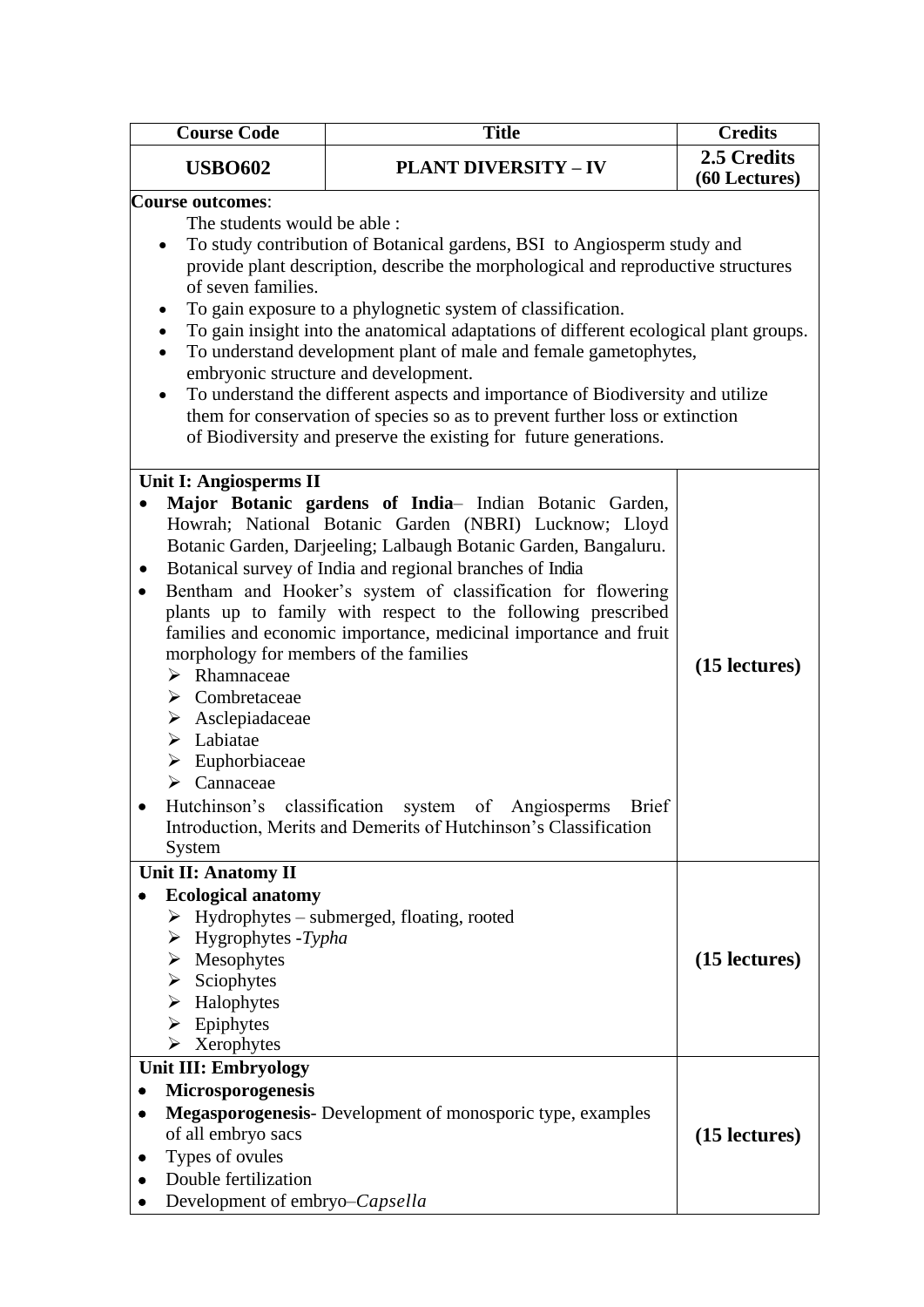| Unit IV: Plant Geography (Shifted from Paper – IV)                               |               |  |
|----------------------------------------------------------------------------------|---------------|--|
| Phytogeographical regions of India.                                              |               |  |
| <b>Biodiversity:</b>                                                             |               |  |
| $\triangleright$ Definition, diversity of flora found in various forest types of |               |  |
| India                                                                            |               |  |
| $\triangleright$ Levels of biodiversity                                          | (15 lectures) |  |
| $\triangleright$ Importance and status of biodiversity                           |               |  |
| $\triangleright$ Loss of biodiversity                                            |               |  |
| $\triangleright$ Conservation of biodiversity                                    |               |  |
| Genetic diversity-Molecular characteristics                                      |               |  |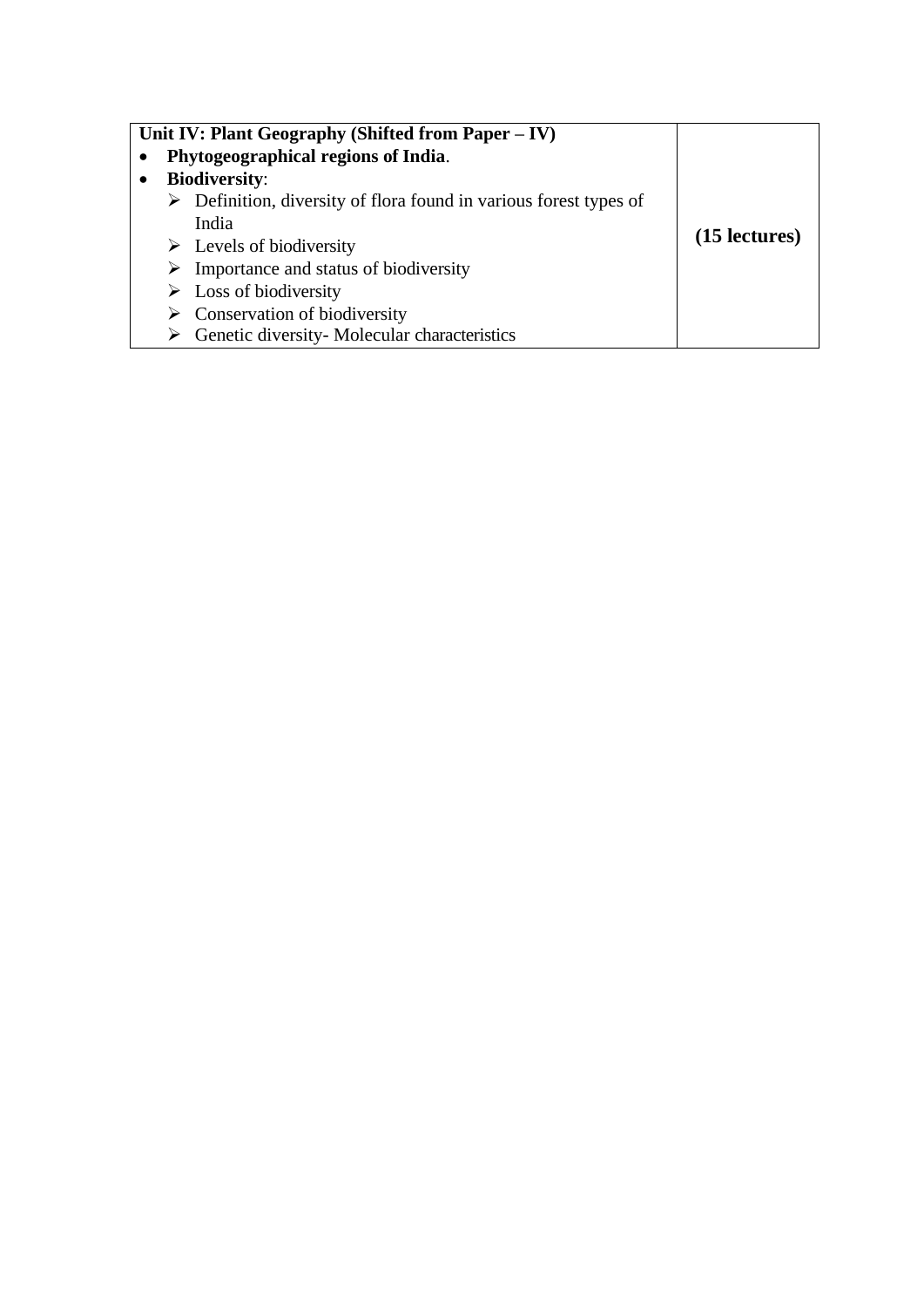| <b>Title</b>                                                                                                                                                                                                                                                                                                                                                                                                                                                                                                                                                                                                                                                                                                      | <b>Credits</b>                             |
|-------------------------------------------------------------------------------------------------------------------------------------------------------------------------------------------------------------------------------------------------------------------------------------------------------------------------------------------------------------------------------------------------------------------------------------------------------------------------------------------------------------------------------------------------------------------------------------------------------------------------------------------------------------------------------------------------------------------|--------------------------------------------|
| <b>FORMS AND FUNCTION - III</b>                                                                                                                                                                                                                                                                                                                                                                                                                                                                                                                                                                                                                                                                                   | 2.5 Credits<br><b>60 Lectures</b> )        |
| The students would be able :<br>To study various plant biomolecular structures and appreciate the structures,<br>role, functions and applications of enzymes.<br>To gain insight into the Nitrogen and plant hormone metabolism with<br>applications of the same in agriculture and horticulture.<br>To understand principles of genetic mapping, mutations and solve<br>problems based on them, gain knowledge of various metabolic disorders and<br>their implications.<br>To generate and test hypotheses, make observations, collect data, analyze<br>and interpret results, derive conclusions, and evaluate their significance within<br>a broad scientific context, using suitable statistical techniques. |                                            |
| <b>Unit I: Plant Biochemistry</b><br><b>Structure of biomolecules:</b> Carbohydrates (sugars,<br>starch,<br>cellulose, pectin, lipids (fatty acids and glycerol), proteins (amino<br><b>Enzymes:</b> Nomenclature, classification, mode of action, Enzyme<br>kinetics, Michaelis-Menten equation, competitive, non-<br>competitive and un-competitive inhibitors.                                                                                                                                                                                                                                                                                                                                                 | (15 lectures)                              |
| Unit II: Plant Physiology II<br>Nitrogen Metabolism: Nitrogen cycle, root nodule formation,<br>and leghaemoglobin, nitrogenase activity, assimilation of nitrates,<br>(NR, NiR activity), assimilation of ammonia, (amination and<br>transamination reactions), nitrogen assimilation and carbohydrate<br>Physiological effects and commercial applications of Auxins,                                                                                                                                                                                                                                                                                                                                            | (15 lectures)                              |
| Genetic mapping in eukaryotes: discovery of genetic linkage,<br>gene recombination, construction of genetic maps, three- point<br>crosses and mapping chromosomes, problems based on the same<br>Gene mutations: definition, types of mutations, causes of<br>mutations, induced mutations, the Ame's test<br>Metabolic disorders- enzymatic and non-enzymatic: Gene<br>control of enzyme structure Garrod's hypothesis of inborn errors<br>of metabolism, Phenyl ketone urea.                                                                                                                                                                                                                                    | (15 lectures)                              |
| Unit IV: Biostatistics (Shifted from Paper – II)<br>Test of significance student's <i>t</i> -test – Paired and Unpaired.<br>ANOVA (one way).                                                                                                                                                                                                                                                                                                                                                                                                                                                                                                                                                                      | (15 lectures)                              |
|                                                                                                                                                                                                                                                                                                                                                                                                                                                                                                                                                                                                                                                                                                                   | Gibberillins, Cytokinins and Abscisic acid |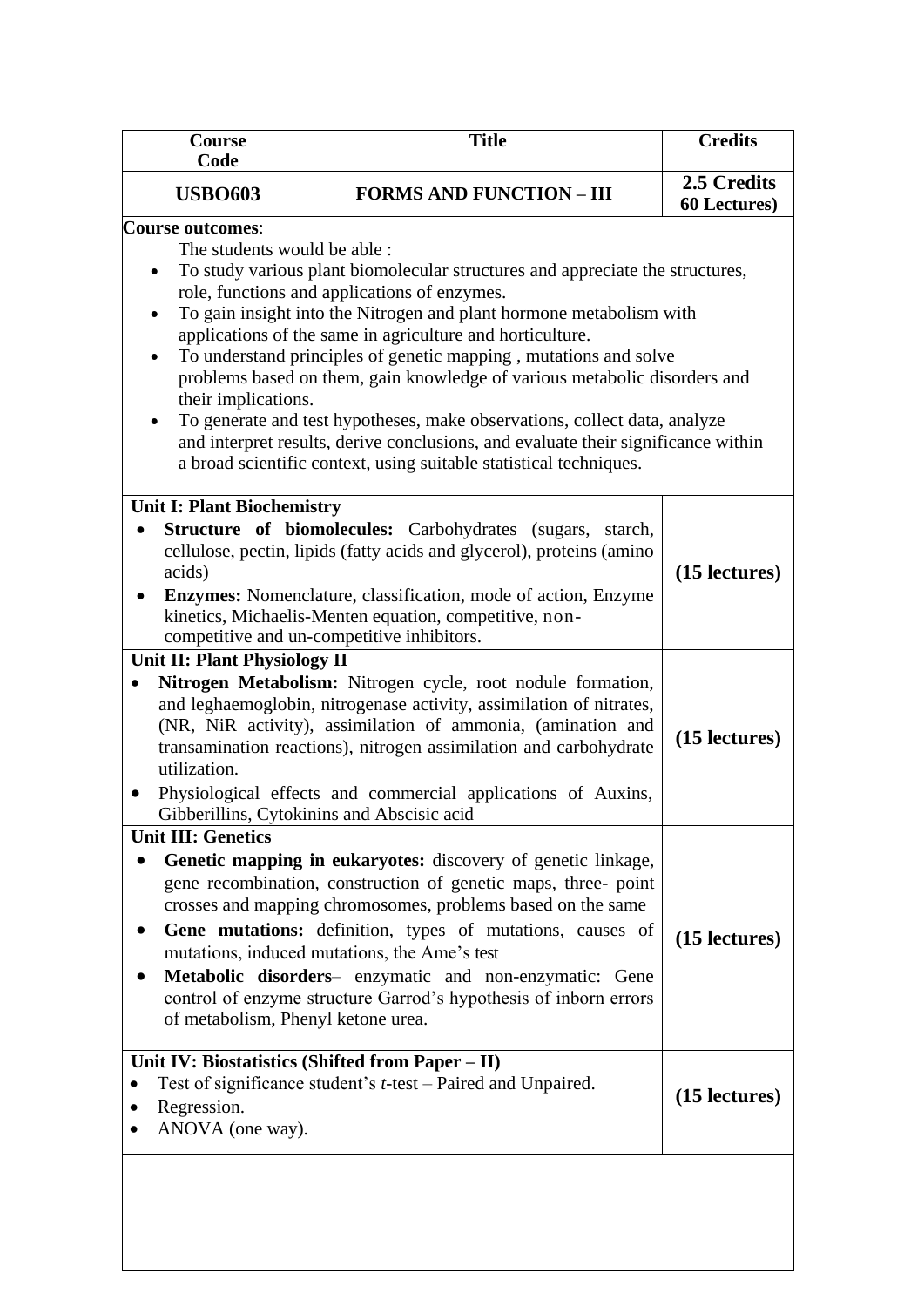| <b>Course Code</b>                       | <b>Title</b><br><b>Credits</b>                                                                                                                                        |               |  |
|------------------------------------------|-----------------------------------------------------------------------------------------------------------------------------------------------------------------------|---------------|--|
| <b>USBO604</b>                           | <b>Current Trends in Plant Science - II</b>                                                                                                                           |               |  |
| <b>Course outcomes:</b>                  |                                                                                                                                                                       |               |  |
|                                          | The students would be able :                                                                                                                                          |               |  |
|                                          | To gain insight into recent molecular biology techniques for DNA analysis                                                                                             |               |  |
|                                          | and amplification and Barcoding techniques and applications therein.                                                                                                  |               |  |
|                                          | To understand and apply tools of Bioinformatics for data retrieval                                                                                                    |               |  |
|                                          | and phylogenetic analysis.                                                                                                                                            |               |  |
| $\bullet$                                | To learn about the sources of economically important plants in the field of<br>fats and oils and apply it for extraction, dealing with entrepreneurship in the field. |               |  |
|                                          | To gain knowledge and proficiency in preservation of post harvest produce                                                                                             |               |  |
|                                          | and explore the possibility of entrepreneurship in the field.                                                                                                         |               |  |
|                                          |                                                                                                                                                                       |               |  |
|                                          | Unit I: Plant Biotechnology II                                                                                                                                        |               |  |
| $\bullet$                                | <b>DNA sequence analysis</b> – Maxam – Gilbert Method and Sanger's                                                                                                    |               |  |
|                                          | method, Pyro Sequencing.                                                                                                                                              |               |  |
| $\bullet$                                | Polymerase Chain Reaction (PCR).                                                                                                                                      | (15 lectures) |  |
| $\bullet$                                | <b>DNA barcoding:</b> Basic features, nuclear genome sequence,                                                                                                        |               |  |
|                                          | chloroplast genome sequence, <i>rbc</i> L gene sequence, <i>mat</i> K gene                                                                                            |               |  |
|                                          | sequence, present status of barcoding in plants.                                                                                                                      |               |  |
|                                          | Unit IV: Bioinformatics (Shifted from Paper - III)                                                                                                                    |               |  |
|                                          | Organization of biological data, databases                                                                                                                            |               |  |
|                                          | Exploration of data bases, retrieval of desired data, BLAST.                                                                                                          | (15 lectures) |  |
| $\bullet$                                | Protein structure analysis and application                                                                                                                            |               |  |
|                                          | Multiple sequence analysis and phylogenetic analysis                                                                                                                  |               |  |
| <b>Unit III: Economic Botany</b>         |                                                                                                                                                                       |               |  |
| $\bullet$                                | Essential Oils: Extraction, perfumes, perfume oils, oil of Rose,                                                                                                      |               |  |
|                                          | Sandalwood, Patchouli, Champaca, grass oils: Citronella, Vetiver.                                                                                                     |               |  |
| $\bullet$                                | Fatty oils: Drying oil (Linseed and Soyabean oil), semidrying oils                                                                                                    | (15 lectures) |  |
|                                          | (Cotton seed, Sesame oil) and non-drying oils (Olive oil and                                                                                                          |               |  |
| Peanut oil),                             |                                                                                                                                                                       |               |  |
|                                          | <b>Vegetable Fats: Coconut and Palm oil</b>                                                                                                                           |               |  |
|                                          | Unit IV : Post Harvest Technology                                                                                                                                     |               |  |
|                                          | <b>Storage of Plant Produce</b> – Preservation of Fruits and Vegetables                                                                                               |               |  |
|                                          | $\triangleright$ Drying (Dehydration) – Natural conditions – Sun drying,                                                                                              |               |  |
|                                          | Artificial Drying - Hot Air Drying, Vacuum Drying,                                                                                                                    |               |  |
|                                          | Osmotically Dried Fruits, Crystallized or Candied Fruits, Fruit                                                                                                       |               |  |
|                                          | Leather, Freeze Drying)                                                                                                                                               |               |  |
|                                          | $\triangleright$ Freezing (Cold Air Blast System, Liquid Immersion method,                                                                                            | (15 lectures) |  |
|                                          | Plate Freezers, Cryogenic Freezing, Dehydro-Freezing, Freeze                                                                                                          |               |  |
| $\triangleright$ Canning                 | Drying),                                                                                                                                                              |               |  |
|                                          |                                                                                                                                                                       |               |  |
|                                          | $\triangleright$ Pickling (in Brine, in Vinegar, Indian Pickles)                                                                                                      |               |  |
| ➤<br>$\triangleright$ Food Preservatives | Sugar Concentrates (Jams, Jellies, Fruit juices)                                                                                                                      |               |  |
|                                          | $\triangleright$ Use of Antioxidants in Preservation                                                                                                                  |               |  |
|                                          |                                                                                                                                                                       |               |  |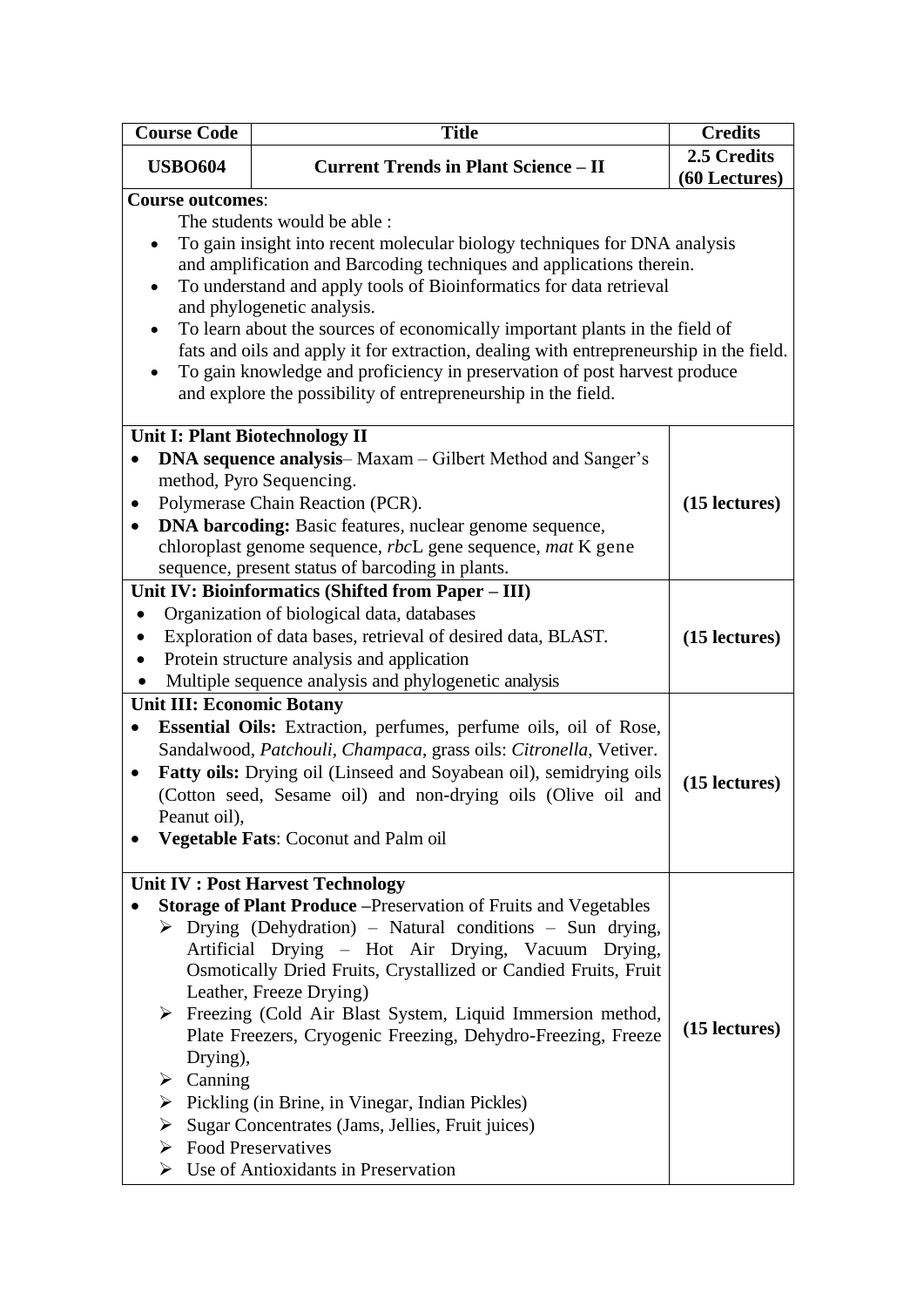### **SEMEST ER VI PRACTICAL**

| <b>Minimum marks for passing: 20</b> |  |  |
|--------------------------------------|--|--|
|                                      |  |  |

| <b>SEMESTER VI USBOP8 - FOR 6 UNITS</b>                                        | $\mathbf{C}\mathbf{r}$ |
|--------------------------------------------------------------------------------|------------------------|
| <b>PRACTICAL PAPER I-PLANT DIVERSITY III - USBOP 601(For 6</b>                 | 1.5                    |
| Units)                                                                         |                        |
| Bryophyta (G.M. Smith Classification System to be followed)                    |                        |
| Study of stages in the life cycle of the following Bryophyta from fresh /      |                        |
| preserved material and permanent slides                                        |                        |
| $\triangleright$ Marchantia                                                    |                        |
| $\triangleright$ Pelia                                                         |                        |
| $\triangleright$ Sphagnum                                                      |                        |
| Pteridophyta (G.M. Smith Classification System to be followed)                 |                        |
| Study of stages in the life cycles of the following Pteridophytes from         |                        |
| fresh / preserved material and permanent slides                                |                        |
| $\triangleright$ Lycopodium                                                    |                        |
| $\triangleright$ Equisetum                                                     |                        |
| $\triangleright$ Adiantum                                                      |                        |
| $\triangleright$ Marselia                                                      |                        |
| <b>Bryophytes and Pteridophytes: Applied aspects</b>                           |                        |
| Economic importance of Bryophyta                                               |                        |
| Economic importance of Pteridophyta                                            |                        |
| Types of Sporophytes in Bryophyta (from Permanent slides)                      |                        |
| Types of Sori and Soral Arrangement in Pteridophytes                           |                        |
| Gymnosperms (Chamberlain's Classification System to be followed)               |                        |
| Study of stages in the life cycles of the following Gymnosperms from           |                        |
| fresh / preserved material and permanent slides                                |                        |
| Thuja<br>➤                                                                     |                        |
| $\triangleright$ Gnetum                                                        |                        |
| $\triangleright$ Ephedra                                                       |                        |
| Economic importance of Gymnosperms                                             |                        |
|                                                                                |                        |
| <b>USBOP10 - FOR 3 UNITS</b>                                                   |                        |
| <b>PRACTICAL PAPER II-PLANT DIVERSITY IV USBOP602 (For 3 &amp;</b><br>6 Units) | 1.5                    |
| <b>Angiosperms II</b>                                                          |                        |
| Study of one plant from each of the following Angiosperm families as           |                        |
| per Bentham and Hooker's system of classification.                             |                        |
| Rhamnaceae                                                                     |                        |
| Combretaceae<br>➤                                                              |                        |
| $\triangleright$ Asclepiadaceae                                                |                        |
| $\blacktriangleright$ Labiatae                                                 |                        |
| $\triangleright$ Euphorbiaceae                                                 |                        |
| $\triangleright$ Cannaceae                                                     |                        |
| Morphological peculiarities and economic importance of the members             |                        |
| of the above-mentioned Angiosperm families                                     |                        |
| Identify the genus and species with the help of flora                          |                        |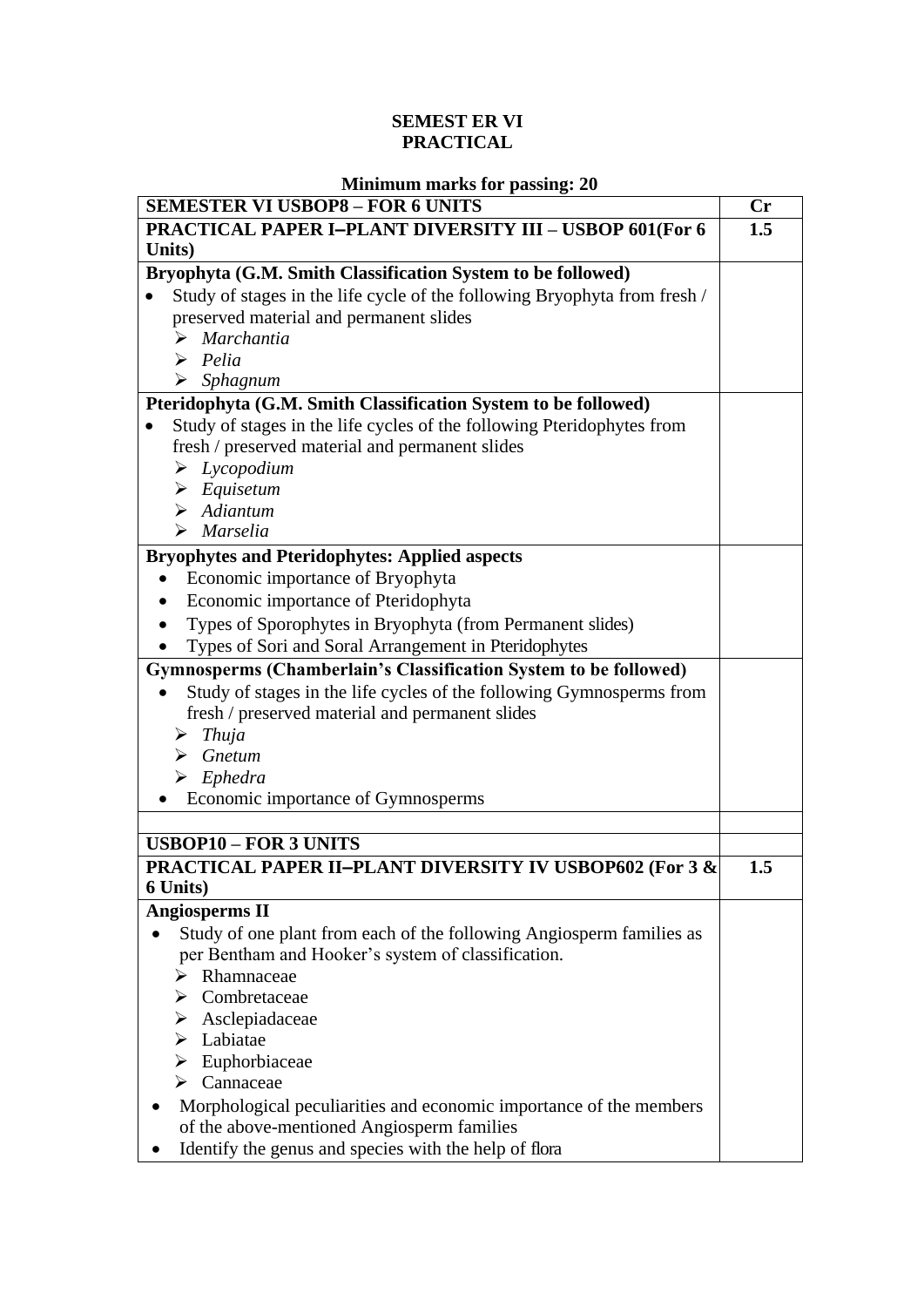|           | <b>Anatomy II</b>                                                                                                      |               |
|-----------|------------------------------------------------------------------------------------------------------------------------|---------------|
|           | Study of Ecological Anatomy of                                                                                         |               |
|           | > Hydrophytes: Hydrilla stem, Nymphaea petiole, Eichhornia offset                                                      |               |
|           | $\triangleright$ Epiphytes: Orchid                                                                                     |               |
|           | $\triangleright$ Sciophytes: <i>Peperomia</i> leaf                                                                     |               |
|           | ▶ Xerophytes: Nerium leaf, Opuntia phylloclade                                                                         |               |
|           | > Halophytes: Avicennia leaf and pneumatophore, Sesuvium / Sueda                                                       |               |
|           | leaf                                                                                                                   |               |
|           | $\triangleright$ Mesophytes: Vinca leaf                                                                                |               |
|           | <b>Embryology</b>                                                                                                      |               |
|           | Study of various stages of Microsporogenesis, Megasporogenesis and                                                     |               |
|           | Embryo Development with the help of permanent slides                                                                   |               |
|           | photomicrographs                                                                                                       |               |
| $\bullet$ | Mounting of Monocot (Maize) and Dicot (Castor and Gram)embryo                                                          |               |
|           | In vivo growth of pollen tube in Portulaca Ninca                                                                       |               |
|           | <b>Plant Geography</b>                                                                                                 |               |
| $\bullet$ | Study of phytogeographic regions of India                                                                              |               |
| $\bullet$ | Preparation of vegetation map using Garmin's GPS Instrument                                                            |               |
| $\bullet$ | Problems based on Simpson's diversity Index                                                                            |               |
|           | <b>Total Credit</b>                                                                                                    | 3             |
|           | <b>SEMESTER VI USBOP9 - FOR 6 UNITS</b>                                                                                | $\mathbf{Cr}$ |
|           | <b>SEMESTER VI USBOP10 - FOR 3 UNITS</b>                                                                               |               |
|           | PRACTICAL PAPER III-FORM AND FUNCTION III USBOP603                                                                     | 1.5           |
|           | (For $3 & 6$ Units)                                                                                                    |               |
|           | <b>Plant Biochemistry</b>                                                                                              |               |
| $\bullet$ | Estimation of proteins by Biuret method                                                                                |               |
|           | Effect of temperature on the activity of amylase                                                                       |               |
| $\bullet$ | Effect of pH on the activity of amylase                                                                                |               |
|           | Effect of substrate variation on the activity of amylase                                                               |               |
|           | <b>Plant Physiology II</b>                                                                                             |               |
| $\bullet$ | Determination of alpha-amino nitrogen                                                                                  |               |
|           | Effect of GA on seed germination                                                                                       |               |
|           | Estimation of reducing sugars by DNSA method                                                                           |               |
|           | <b>Genetics</b>                                                                                                        |               |
|           |                                                                                                                        |               |
|           | Problems based on three-point crosses, construction of chromosome                                                      |               |
|           | maps                                                                                                                   |               |
|           | Identification of types of mutations from given DNA sequences                                                          |               |
|           | Study of mitosis using pre-treated root tips of Allium<br><b>Biostatistics</b>                                         |               |
|           |                                                                                                                        |               |
| $\bullet$ | <i>t</i> -test (paired and unpaired)                                                                                   |               |
|           | Problems based on regression analysis                                                                                  |               |
|           | ANOVA (One Way)                                                                                                        |               |
|           |                                                                                                                        |               |
|           | PRACTICAL PAPER IV CURRENT TRENDS IN PLANT SCIENCES                                                                    |               |
|           | <b>USBOP 604 (For 6 Units)</b>                                                                                         |               |
|           | <b>Plant Biotechnology II</b>                                                                                          |               |
|           |                                                                                                                        |               |
|           | DNA sequencing by Sanger's Method and Pyro Sequencing Method<br>DNA barcoding of plant material by using suitable data |               |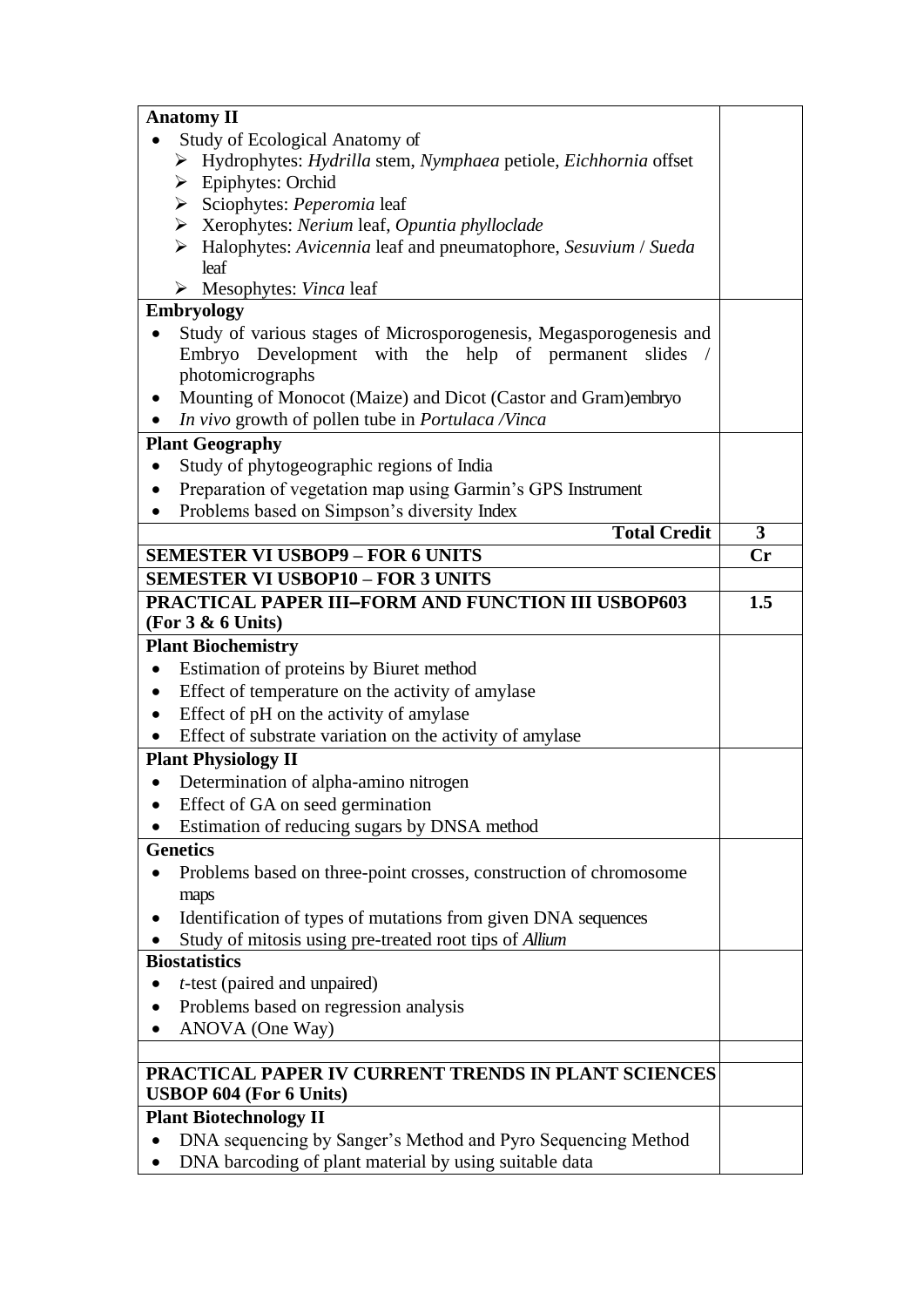| <b>Bioinformatics</b>                                                                |   |
|--------------------------------------------------------------------------------------|---|
| BLAST: nBLAST, pBLAST                                                                |   |
| Multiple sequence alignment                                                          |   |
| Phylogenetic analysis                                                                |   |
| <b>RASMOL/SPDBV</b>                                                                  |   |
| <b>Economic Botany</b>                                                               |   |
| Demonstration: Extraction of essential oil using Clevenger                           |   |
| Thin layer chromatography of essential oil of <i>Patchouli</i> and <i>Citronella</i> |   |
| Saponification value of Palm oil                                                     |   |
| <b>Post-Harvest Technology</b>                                                       |   |
| Preparation of                                                                       |   |
| Squash                                                                               |   |
| Jam                                                                                  |   |
| Jelly                                                                                |   |
| Pickle                                                                               |   |
| <b>Total Credit</b>                                                                  | 3 |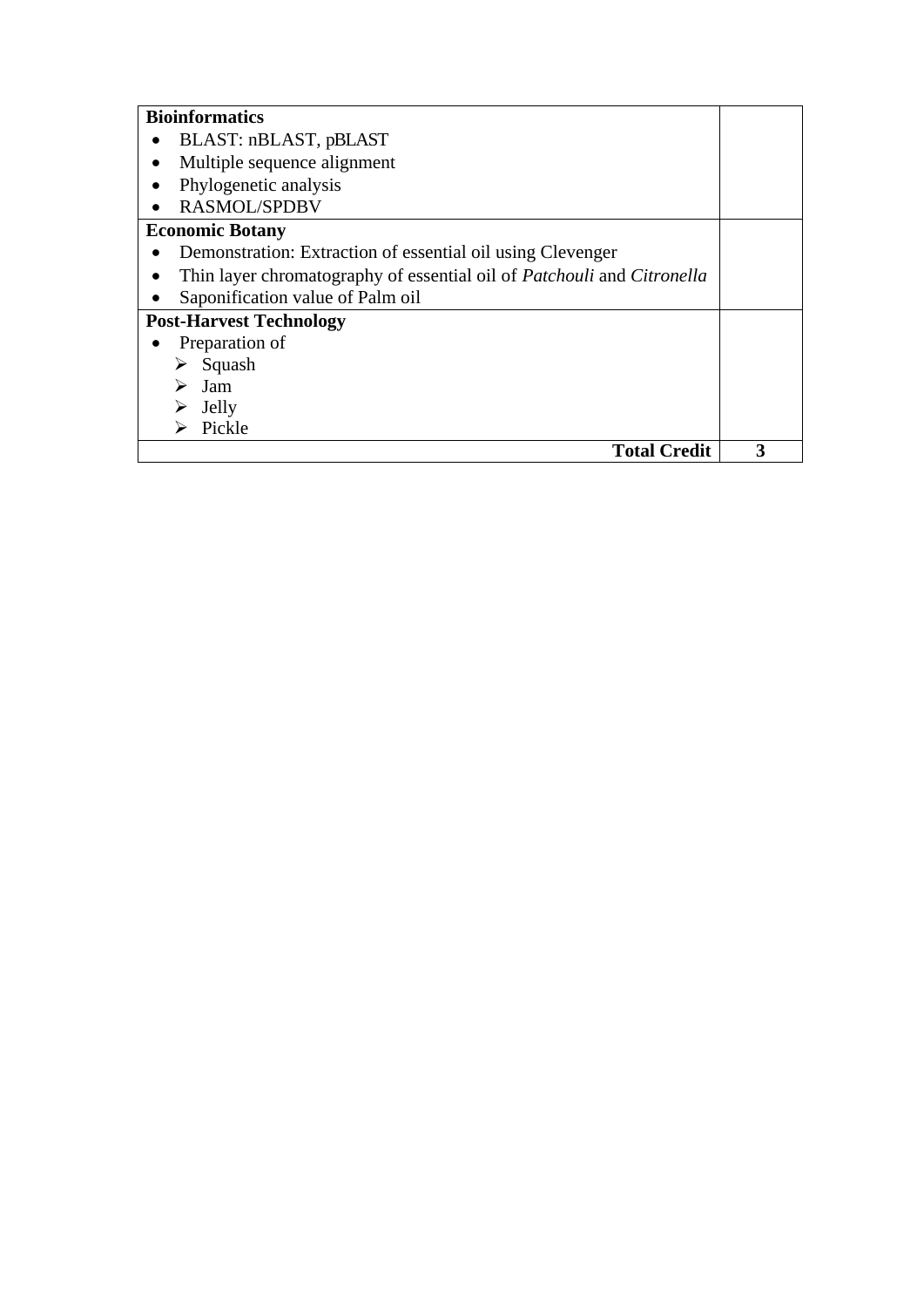#### **Scheme of Examinations:**

| <b>Theory Course: Semester End Assessment</b> | <b>100</b> | <b>Marks Each Theory Paper</b>    |
|-----------------------------------------------|------------|-----------------------------------|
| <b>Practical Course</b>                       | 50         | <b>Marks Each Practical Paper</b> |

**Students offering Double major (3 Units) will study Paper II and III**

#### **Semester End Theory Examination Question Paper Pattern:**

| $Q.1 - Four$ (4) Long Answer Questions on Unit $- I$ out of which Two | <b>10 Marks Each</b> |
|-----------------------------------------------------------------------|----------------------|
| $(2)$ to be solved.                                                   |                      |
| $Q.2$ – Four (4) Long Answer Questions on Unit – II out of which      | <b>10 Marks Each</b> |
| Two $(2)$ to be solved.                                               |                      |
| Q.3 – Four (4) Long Answer Questions on Unit – III out of which       | <b>10 Marks Each</b> |
| Two $(2)$ to be solved.                                               |                      |
| $Q.4 - Four$ (4) Long Answer Questions on Unit $- IV$ out of which    | <b>10 Marks Each</b> |
| Two $(2)$ to be solved.                                               |                      |
| $Q.5 - Six$ (6) Short Answer Questions on all four (4) Units out of   | 05 Marks Each        |
| which Four (4) to be solved.                                          |                      |

### **Note:**

- 1. Minimum Marks of 20 are required in Every Practical Paper Examination in each semester.
- 2. A minimum of four field excursions (with at least one beyond the limits of Mumbai / Local area) for habitat studies are compulsory. Field work of not less than eight hours duration is equivalent to one period per week for a batch of fifteen students.
- 3. A candidate will be allowed to appear for the practical examinations only if he/she submits a certified journal of T.Y.B.Sc. Botany and the Field Report or a certificate from the Head of the Department/Institute to the effect that the candidate has completed the practical course of T.Y.B.Sc. Botany as per the minimum requirements. In case of loss of journal, a candidate must produce a certificate from the Head of the Department/ Institute that the practical for the academic year were completed by the student. However, such a candidate will be allowed to appear for the practical examination but the marks allotted for the journal will not be granted.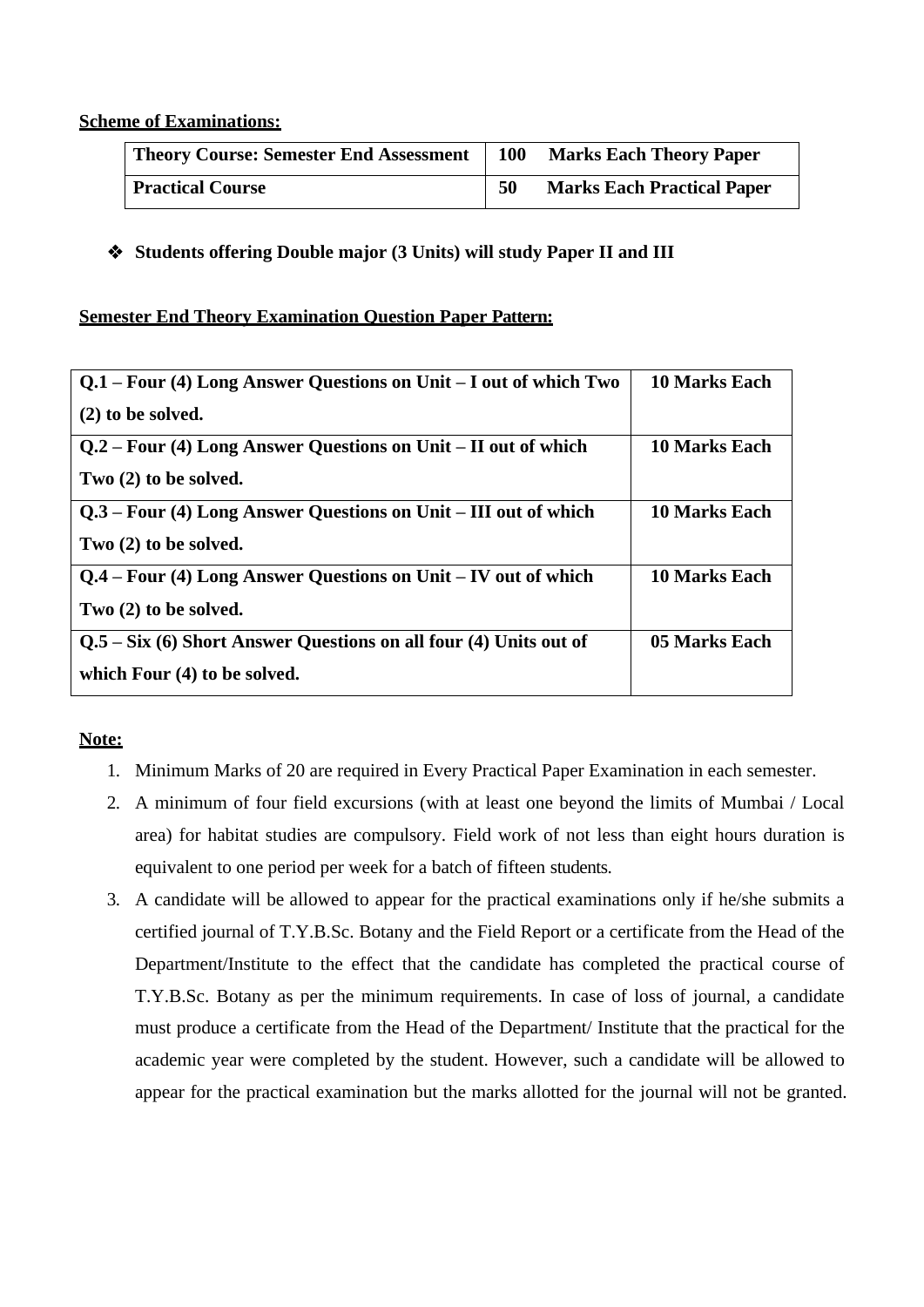# **UNIVERSITY OF MUMBAI T.Y.B.SC. BOTANY SEMESTER V (USBOP5) Plant Diversity III (USBOP501) Practical Paper – I**

Duration: 9:00 am to 01:00 pm Max. Marks: 50 Q.1 Perform the given Microbiological Experiment**'A'** 12 Q.2 Identify, Classify and Describe Specimens **B, C** and **D**. Sketch neat and labeled diagrams of Morphological / Microscopical structures seen in thespecimens. 24 Q.3 Identify and describe slides / specimens **E, F** and**G**. 09

Q.4 Journal 05

**KEY:**

**A**– Any one experiment out of four as prescribed in syllabus.

**B** & **C**– Algae.

**D**– Fungi.

**E, F** & **G**– Plant Pathology, Algae or Fungi not asked above in random order.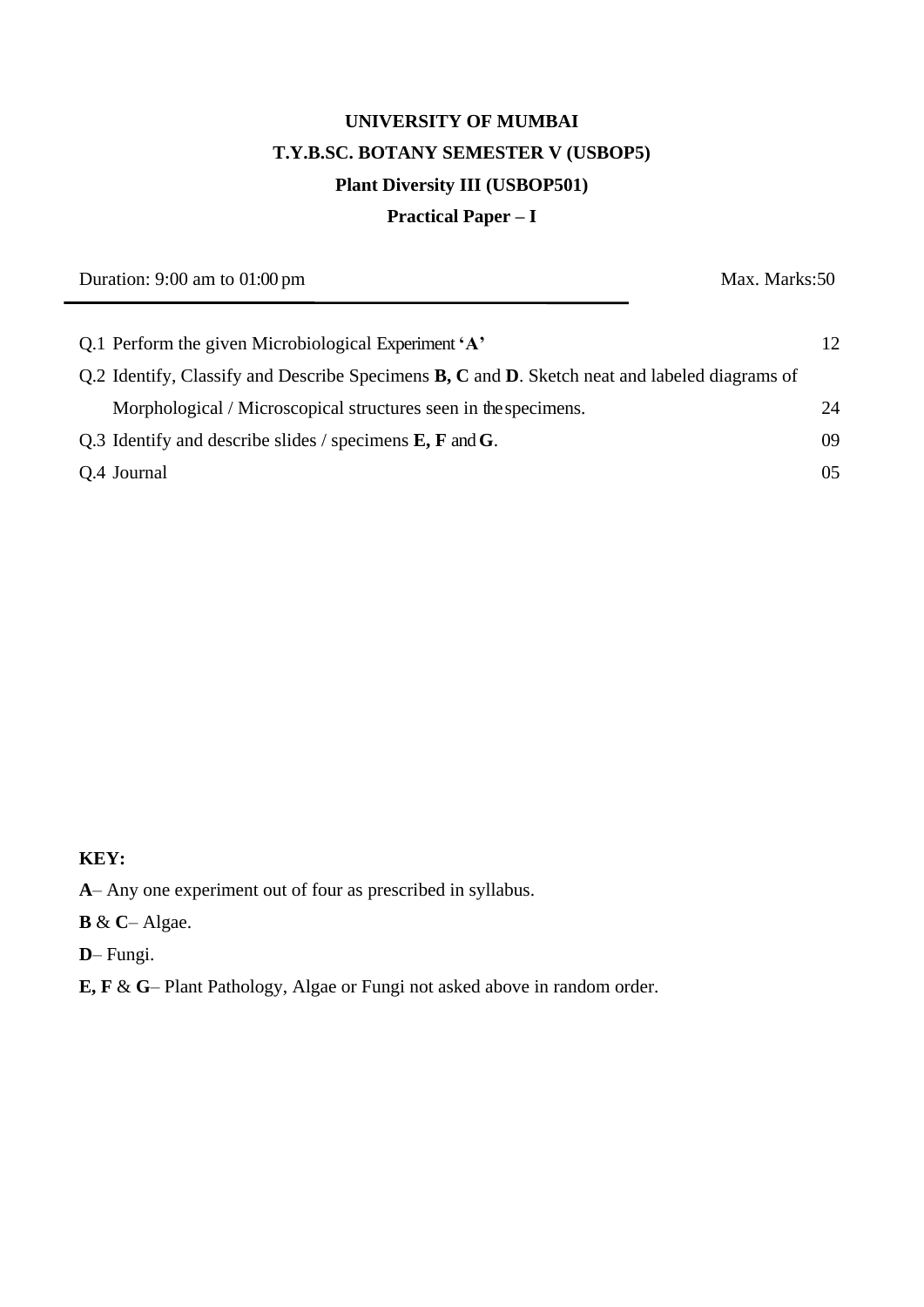# **UNIVERSITY OF MUMBAI T.Y.B.SC. BOTANY SEMESTER V (USBOP5) Plant Diversity IV (USBOP502) Practical Paper – II**

Duration: 9:00 am to 01:00 pm Max. Marks: 50

|     | Q. 1A.Classify specimen 'A' up to their families giving reasons. Give floral formula. Sketch neat and |    |
|-----|-------------------------------------------------------------------------------------------------------|----|
|     | labeled L. S. of flower and T.S. ovary.                                                               | 10 |
|     | Q. 1B. Identify genus and species of specimen 'B' using flora.                                        | 05 |
| Q.2 | Make a temporary double stained preparation of T.S. specimen 'C' and comment on the type              |    |
|     | of secondary growth.                                                                                  | 06 |
| Q.3 | Perform the Palynology experiment 'D' allotted to you.                                                | 07 |
| Q.4 | Identify and describe slide/specimen $E$ , $F$ , $G$ & $H$ .                                          | 12 |
| Q.5 | Field report                                                                                          | 05 |
| Q.6 | Viva voce (based on Paper I and Paper II).                                                            | 05 |

### **KEY**

- **A** Families of T.Y.B.Sc only
- **B** Plants from F.Y & S.Y. B. Sc Families to be included
- **C** Anatomy Anomalous Secondary Growth
- **D** As per slip

**E, F, G** & **H**– Fossils, Types of Stomata, Morphology of flower & Morphology of Fruits Studied in

Theory – in random order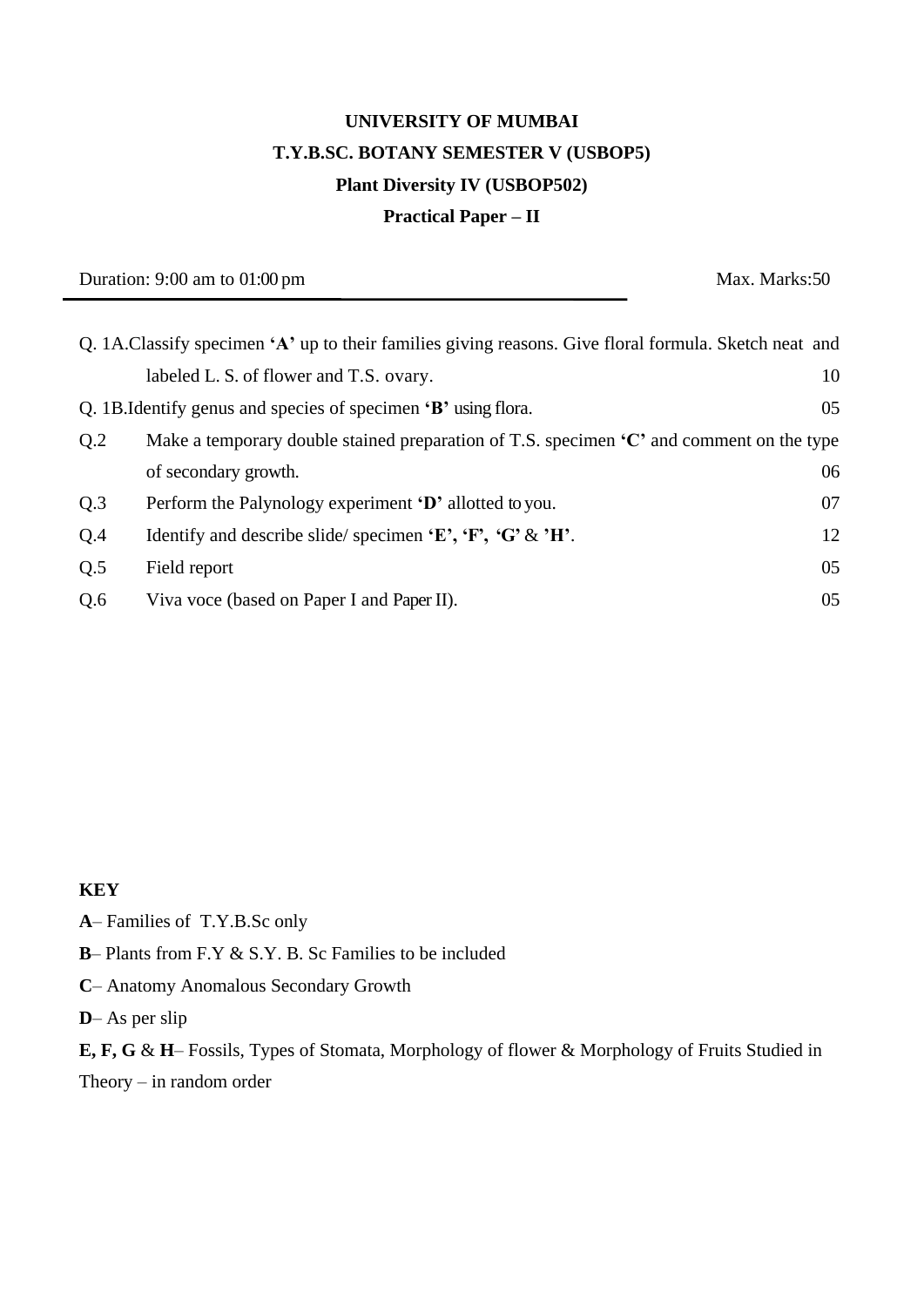# **UNIVERSITY OF MUMBAI T.Y.B.SC. BOTANY SEMESTER V (USBOP6) FORMS AND FUNCTION III (USBOP503) Practical Paper – III**

Duration: 9:00 am to 01:00 pm Max. Marks: 50

| Q.1   | Make a smear preparation of material 'A' and show the slide to the Examiner. Comment on        |     |
|-------|------------------------------------------------------------------------------------------------|-----|
|       | your observation / Expose the giant chromosomes from the salivary glands of <i>Chironomous</i> |     |
|       | larva.                                                                                         | 08  |
| Q.2   | Perform the experiment 'B' allotted to you (Physiology).                                       | 12  |
| Q.3   | Perform the experiment $\mathcal{C}'$ allotted to you (Ecology).                               | 12  |
| Q. 4. | Calculate the<br>of the given solution $\mathbf{D}'$ to prepare the required solution.         | 07  |
| Q. 5. | Identify and describe slide/specimen $E' \& F'.$                                               | 06  |
| Q.6.  | Journal.                                                                                       | 0.5 |

### **KEY**

**B**– Physiology experiment.

**C**– Ecology experiment.

**D**– Plant Tissue Culture.

**E** & **F**– Multiple shoot culture, Hairy root culture, Somatic embryogenesis, Amino acid sequencing.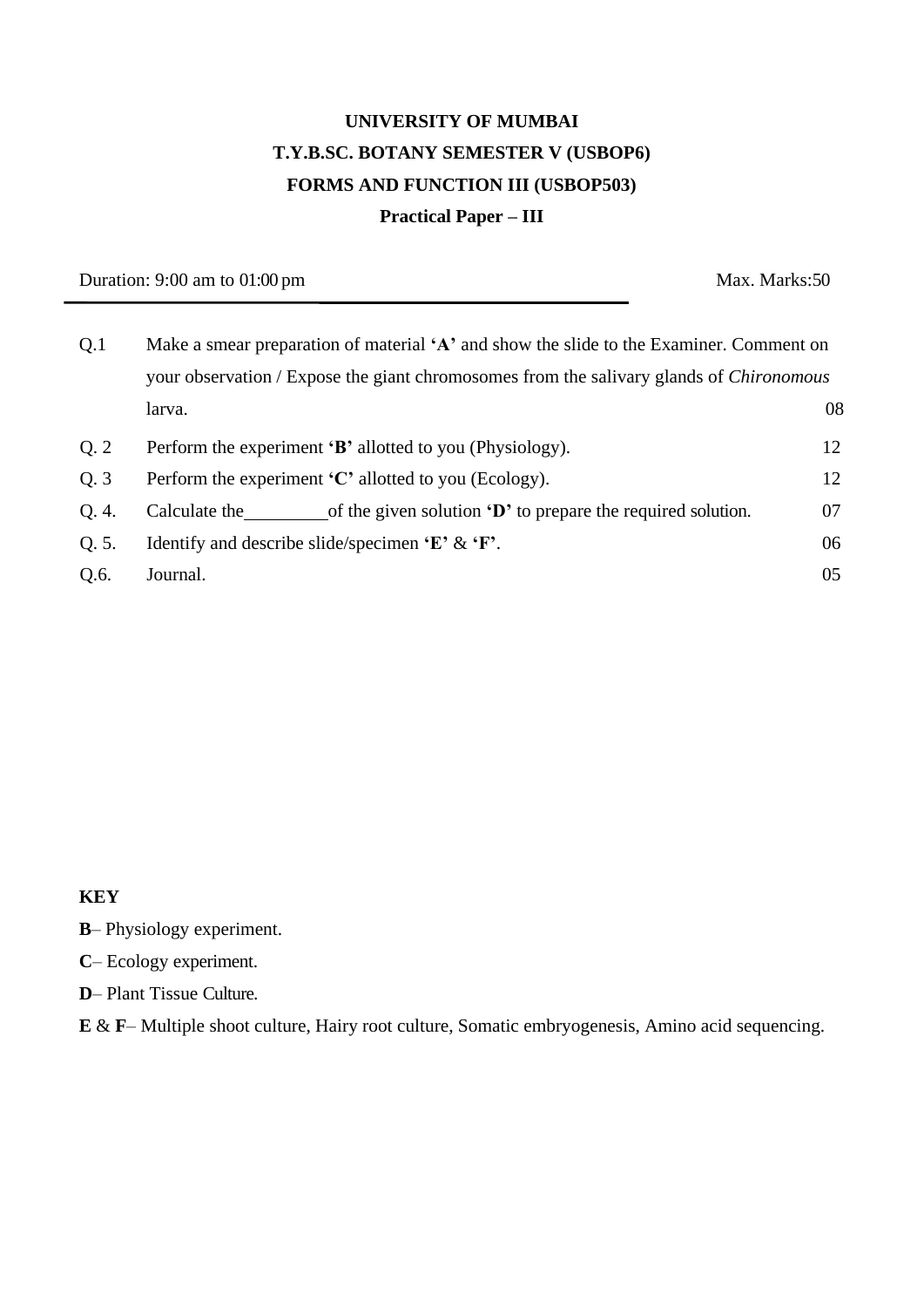# **UNIVERSITY OF MUMBAI T.Y.B.SC. BOTANY SEMESTER V (USBOP6) CURRENT TRENDS IN PLANT SCIENCE II (USBOP504) Practical Paper – IV**

Duration: 9:00 am to 01:00 pm Max. Marks: 50

| $Q.1$ . | Perform the experiment A– growth curve of <i>E.coli</i> / Isolate plasmid DNA and separate using               |    |
|---------|----------------------------------------------------------------------------------------------------------------|----|
|         | AGE.                                                                                                           | 12 |
| Q.2.    | Perform the experiment 'B' allotted to you.                                                                    | 10 |
| Q.3.    | Describe macroscopical /microscopical character with the help of neat and labelled                             |    |
|         | sketches of specimens $\mathbf{C}'$ and $\mathbf{D}'$ . Perform the chemical test / TLC to identify the active |    |
|         | constituents.                                                                                                  | 14 |
| Q.4     | Identify and explain the specimens/ photographs $E$ , $F$ and $G$ .                                            | 09 |
| Q. 5.   | Journal.                                                                                                       | 05 |

### **KEY**

**B**– Experiment based on Beer- Lambert's Law Experiment on separation of dyes/pigments using silica gel column chromatography

**C** & **D**–*Allium sativum, Acorus calamus, Curcuma longa, Senna angustifolia, Strychnos nux-vomica Eugenia caryophyllata*

**E, F** & **G**– any stage of mushroom cultivation, any Plant from ethnobotany, problems on restriction mapping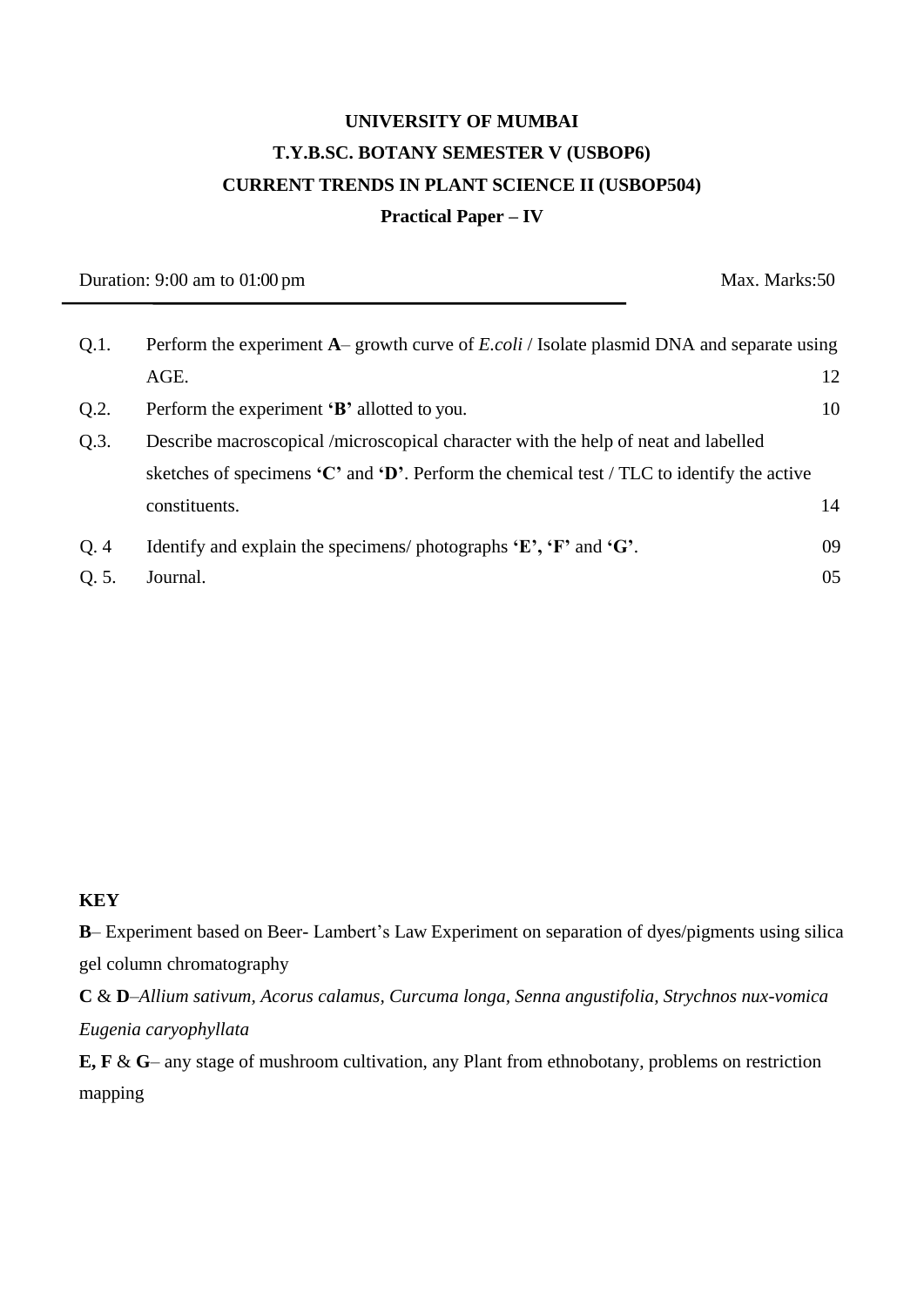# **UNIVERSITY OF MUMBAI T.Y.B.SC. BOTANY SEMESTER V (USBOP7) Plant Diversity IV (USBOP502) (For 3 Units) Practical Paper – II**

Duration: 9:00 am to 01:00 pm Max. Marks: 50

|        | Q. 1A. Classify specimen 'A' up to their families giving reasons. Give floral formula. Sketch neat<br>and labelled L.S. of flower and T.S. of ovary. | 10 |
|--------|------------------------------------------------------------------------------------------------------------------------------------------------------|----|
| O. 1B. | Identify genus and species of specimen 'B' using flora.                                                                                              | 05 |
| Q.2    | Make a temporary double stained preparation of T.S. specimen $\mathcal{C}^{\prime}$ and comment on the type                                          |    |
|        | of secondary growth.                                                                                                                                 | 06 |
| Q.3    | Perform the Palynology experiment 'D' allotted to you.                                                                                               | 07 |
| Q.4    | Identify and describe slide/specimen 'E', 'F', 'G' & 'H'.                                                                                            | 12 |
| Q.5    | Field report                                                                                                                                         | 05 |
| Q.6    | Journal.                                                                                                                                             | 05 |
|        |                                                                                                                                                      |    |

#### **KEY**

**A**– Families of T.Y.B.Sc only

- **B** Plants from F.Y & S.Y. B. Sc Families to be included
- **C** Anatomy Anomalous Secondary Growth
- **D** As per slip

**E, F, G** & **H**– Fossils, Types of Stomata, Morphology of flower & Morphology of Fruits Studied in Theory – in random order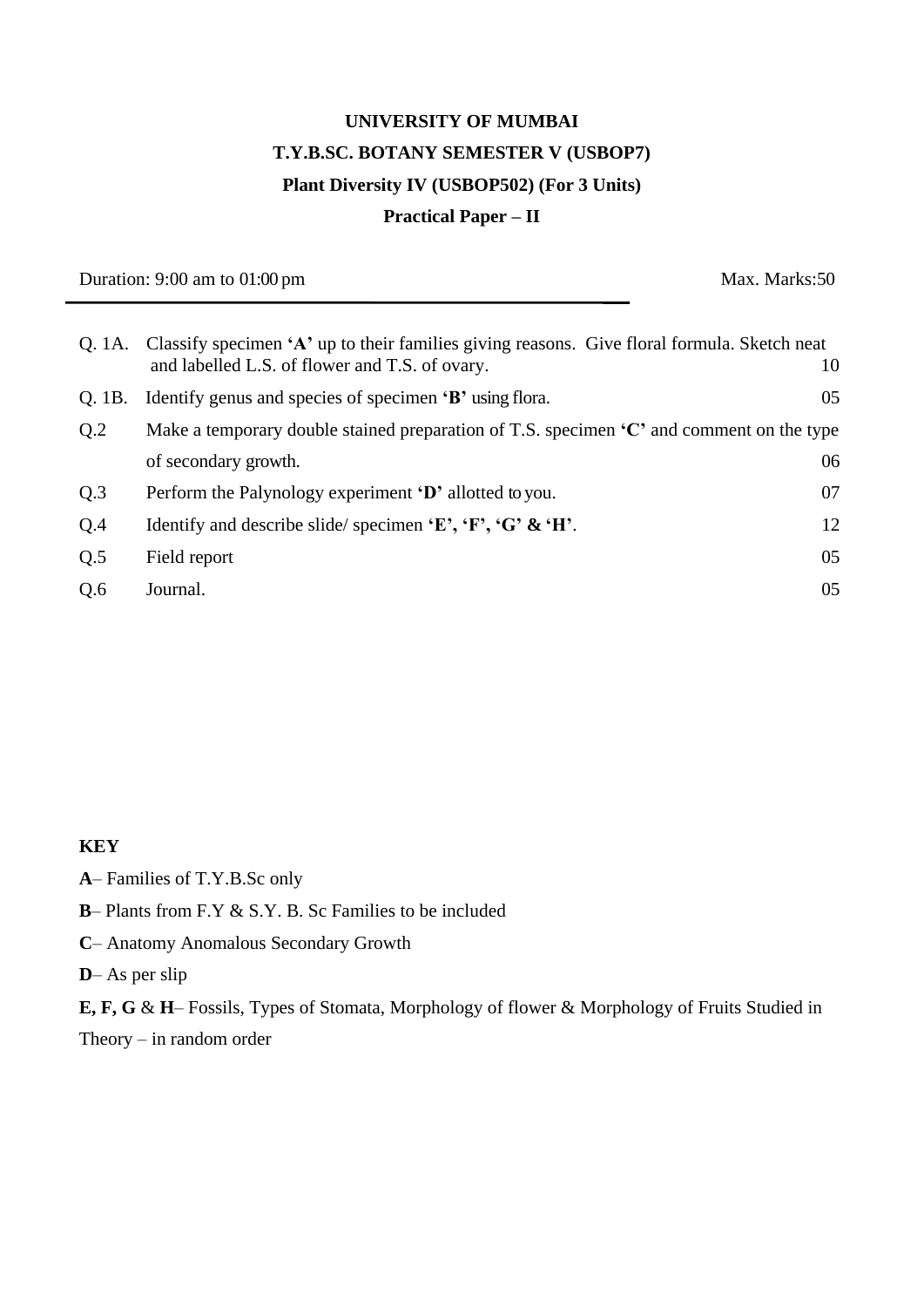# **UNIVERSITY OF MUMBAI T.Y.B.SC. BOTANY SEMESTER V (USBOP7) FORMS AND FUNCTION III (USBOP503) (For 3 Units) Practical Paper – III**

Duration: 9:00 am to 01:00 pm Max. Marks: 50

| Q.1<br>Make a smear preparation of material 'A' and show the slide to the Examiner. Comment on |                                                                                                |    |
|------------------------------------------------------------------------------------------------|------------------------------------------------------------------------------------------------|----|
|                                                                                                | your observation / Expose the giant Chromosomes from the salivary glands of <i>Chironomous</i> |    |
|                                                                                                | larva.                                                                                         | 08 |
| Q.2                                                                                            | Perform the experiment 'B' allotted to you (Physiology).                                       | 12 |
| Q.3                                                                                            | Perform the experiment $\mathcal{C}$ allotted to you (Ecology).                                | 12 |
| Q.4                                                                                            | of the given solution 'D' to prepare the required solution.<br>Calculate the                   | 07 |
| Q.5                                                                                            | Identify and describe slide/specimen $E^{\prime} \& F^{\prime}$ .                              | 06 |
| Q.6.                                                                                           | Viva voce (based on Paper II and Paper III).                                                   | 05 |

#### **KEY**

- **B** Physiology experiment.
- **C** Ecology experiment.
- **D** Plant Tissue Culture.
- **E** & **F** Multiple shoot culture, Hairy root culture, Somatic embryogenesis, Amino acid sequencing.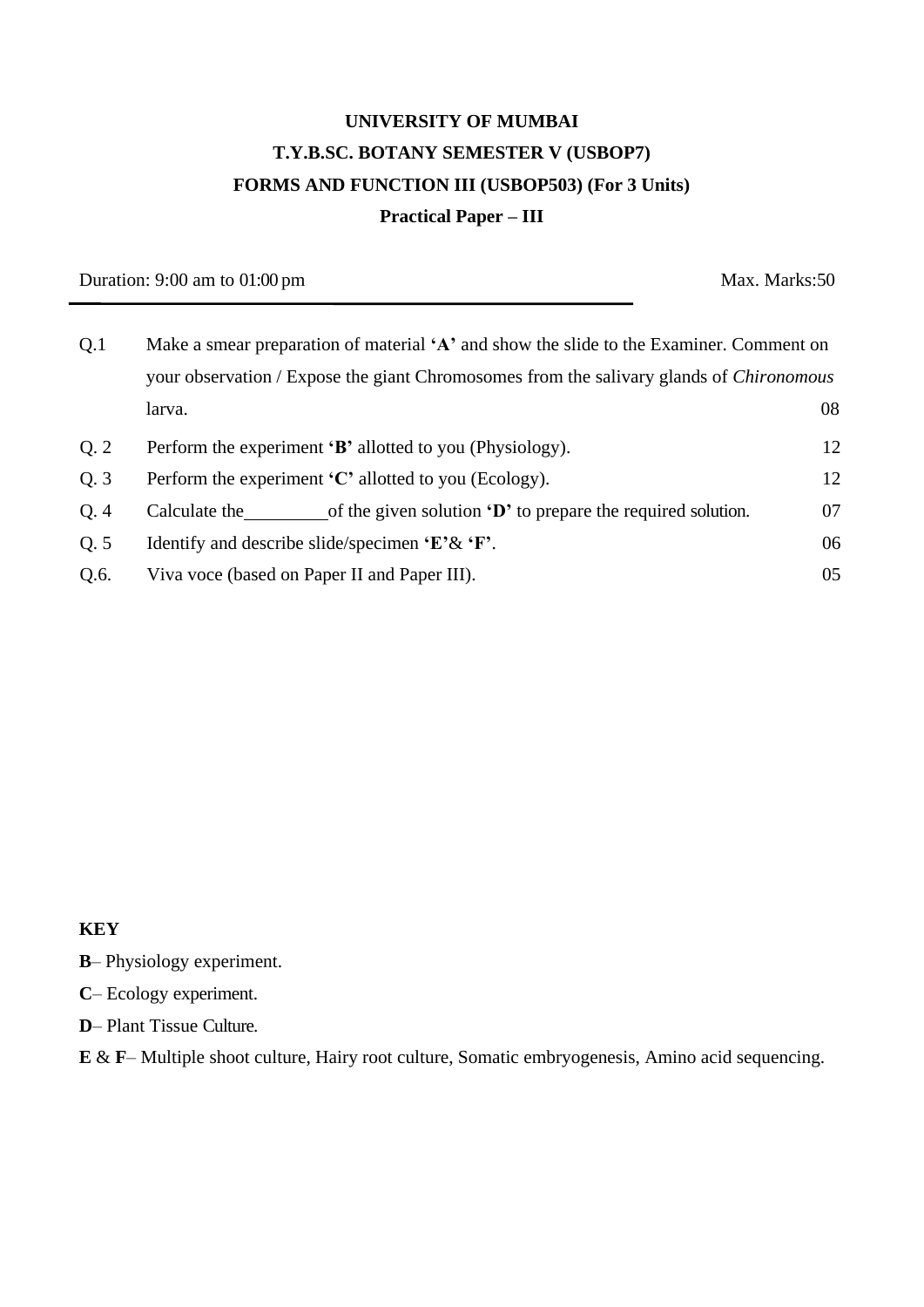# **UNIVERSITY OF MUMBAI T.Y.B.SC. BOTANY SEMESTER VI (USBOP8) Plant Diversity III (USBOP601) Practical Paper – I**

Duration: 9:00 am to 01:00 pm Max. Marks: 50

| $\mathbf{1}$   | Identify, classify and describe specimen $A'$ and $B'$ . Sketch neat and labelled diagrams of                                  |    |
|----------------|--------------------------------------------------------------------------------------------------------------------------------|----|
|                | Morphological/Microscopical structures seen in the specimens.                                                                  | 12 |
| 2              | Identify, classify and describe specimen $\mathbf{C}^{\prime}$ and $\mathbf{D}^{\prime}$ . Sketch neat and labeled diagrams of |    |
|                | Morphological/Microscopical structures seen in the specimens.                                                                  | 12 |
| Q <sub>3</sub> | Identify, classify and describe specimen 'E'. Sketch neat and labeled diagrams of                                              |    |
|                | Morphological/Microscopical structures seen in the specimens.                                                                  | 06 |
| Q.4            | Identify and describe slides/specimen 'F', 'G' 'H', 'I' & 'J'.                                                                 | 15 |
| Q.5            | Journal.                                                                                                                       | 05 |

### **KEY**

**A** & **B**– Bryophytes: *Marchantia, Pellia & Sphagnum*

**C** & **D**– Pteridophytes: *Lycopodium, Equisetum, Adiantum* & *Marsilea*

**E**– Gymnosperm: *Thuja, Gnetum & Ephedra*

**F, G, H, I** & **J**– Economic importance of Bryophytes, Economic importance of Pteridophytes Types of Sporophytes in Bryophyta, Types of Sori in Pteridophytes, Soral arrangement in Pteridophytes, Economic importance of Gymnosperms. (In random order)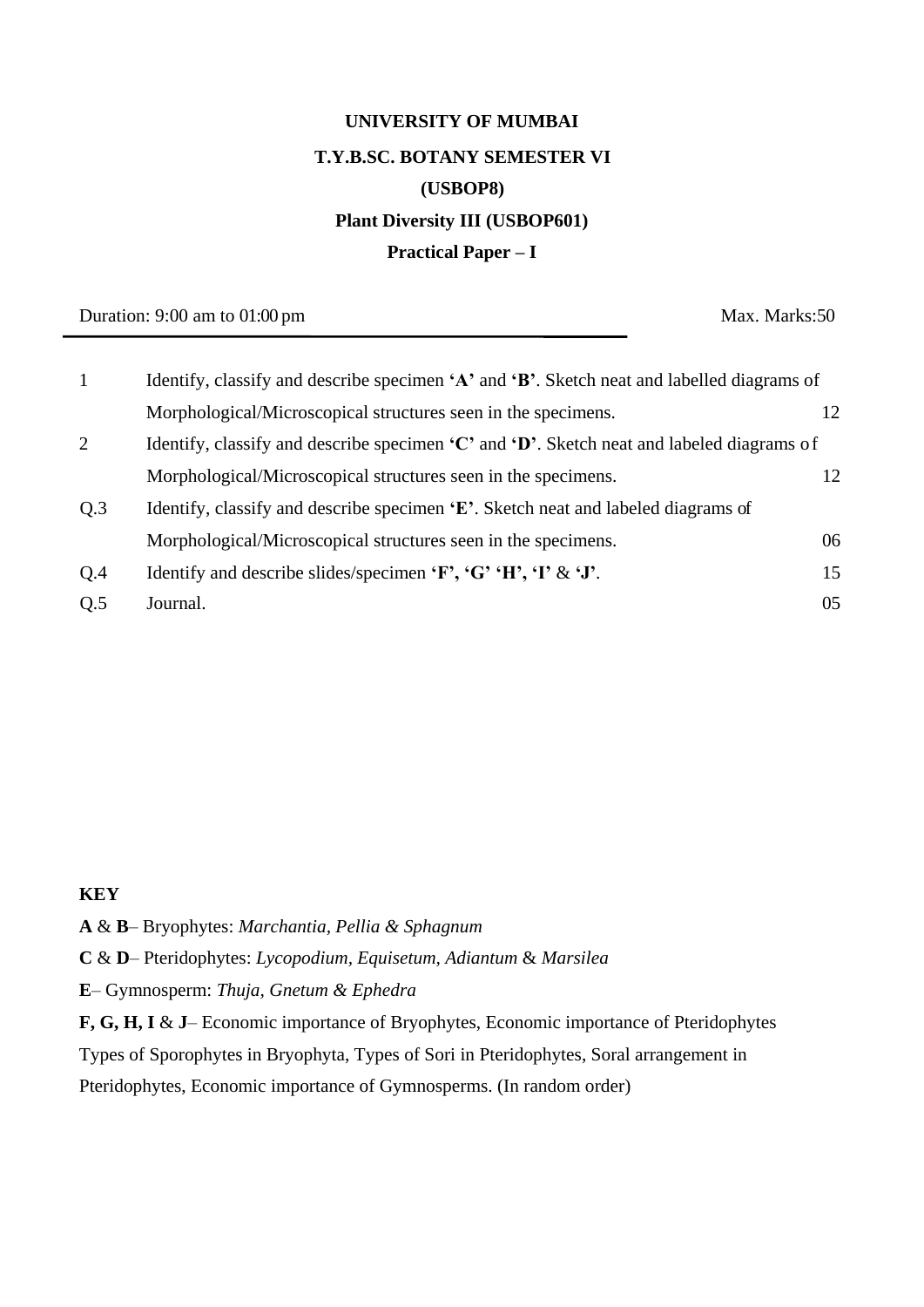# **UNIVERSITY OF MUMBAI T.Y.B.SC. BOTANY SEMESTER VI (USBOP8) Plant Diversity IV (USBOP602) Practical Paper – II**

Duration: 9:00 am to 01:00 pm Max. Marks: 50

|       | Q. 1 A. Classify specimen 'A' up to its family giving reasons. Give floral formula. Sketch neat and |    |
|-------|-----------------------------------------------------------------------------------------------------|----|
|       | labeled L.S. of flower and T.S. ovary.                                                              | 08 |
|       | Q. 1.B. Identify genus and species of specimen 'B' using flora.                                     | 04 |
| Q.2   | Make a stained preparation of specimen $C'$ and comment on its ecological anatomy.                  | 06 |
| Q.3.A | Calculate Simpson's Diversity Index from the given data 'D'.                                        | 08 |
| Q.3.B | Mark the Phytogeographic region $E'$ in the map of India and Comment on the same.                   | 05 |
| Q.4   | Identify and describe slide/specimen $\mathbf{F}$ , $\mathbf{G} \mathbf{X} \mathbf{H}'$ .           | 09 |
| Q.5   | Field Report.                                                                                       | 05 |
| Q.6   | Viva voce (based on Paper I and Paper II)                                                           | 05 |

#### **KEY**

- **A** Families of T.Y.B.Sc Sem VI only
- **B** Plants from F.Y., S.Y. & T.Y. B. Sc**.**(Sem V Families to be included**)**.
- **C** Ecological anatomy.

**F, G** & **H**– Economic importance of specimen from prescribe families (Sem VI only)**,** Morphological Peculiarities of prescribed families (Sem – VI only), Embryology. (In random order)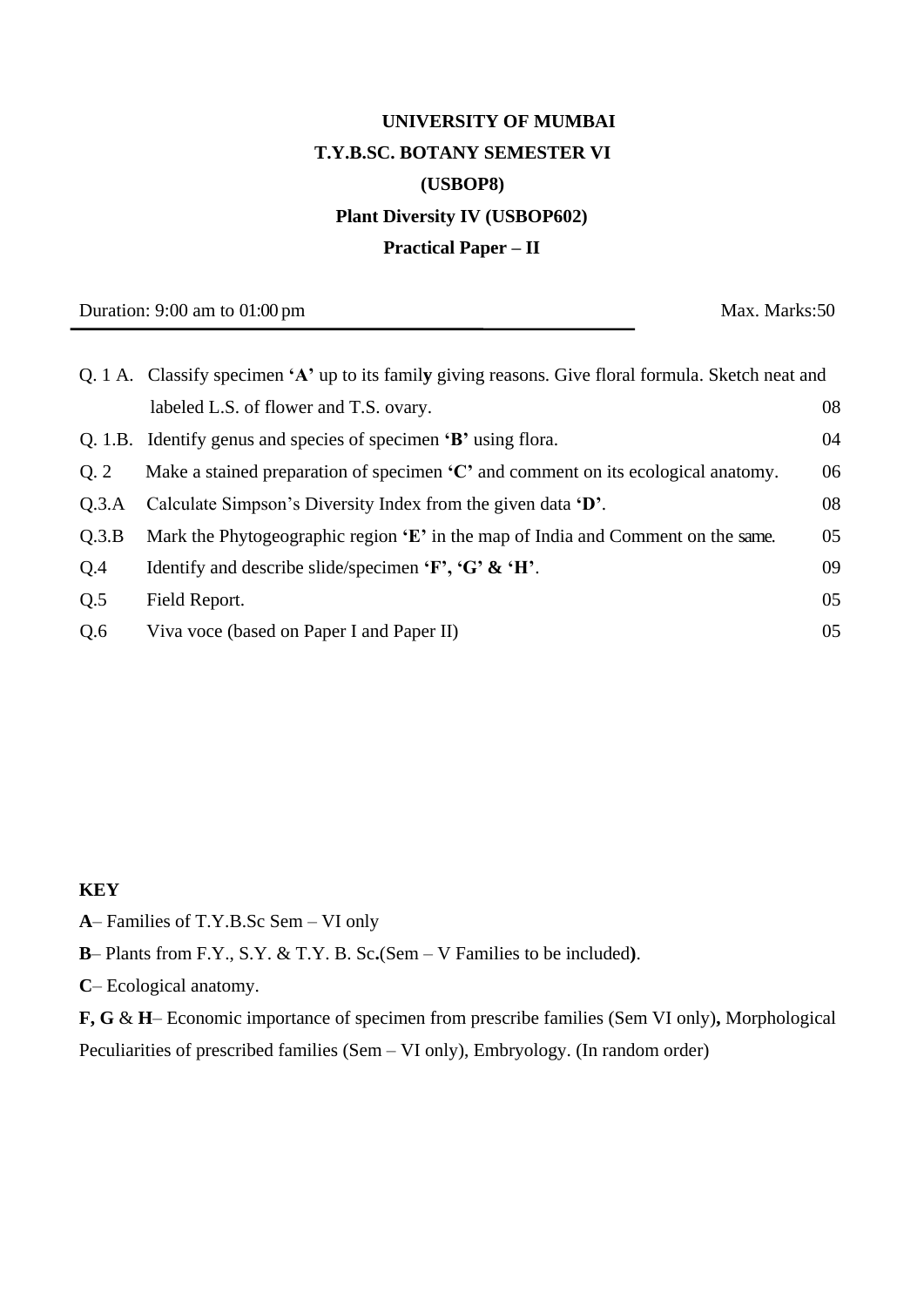# **UNIVERSITY OF MUMBAI T.Y.B.Sc. BOTANY SEMESTER VI (USBOP9) FORM AND FUNCTION III (USBOP603) PRACTICAL III**

Duration: 9:00 am to 01:00 pm Max. Marks: 50

| Q.1 | Perform the experiment 'A' allotted to you.                                                                  | 10 |
|-----|--------------------------------------------------------------------------------------------------------------|----|
| Q.2 | Perform the experiment 'B' allotted to you.                                                                  | 10 |
| Q.3 | Make a squash preparation to show the stage of mitosis from the pre-treated root tips $\mathcal{C}'$ . 05    |    |
| Q.4 | Construct a chromosome map from the given data $\{D' / \text{Identity} \text{ the type of mutation and } \}$ |    |
|     | comment on them (any two types of mutations)                                                                 | 10 |
| Q.5 | From the given data/material $E'$ determine test of significance using students t-test/                      |    |
|     | Regression Analysis /ANOVA                                                                                   | 10 |
| Q.6 | Journal.                                                                                                     | 05 |

### **KEY**

- **A** Plant Biochemistry Experiment.
- **B** Plant Physiology Experiment.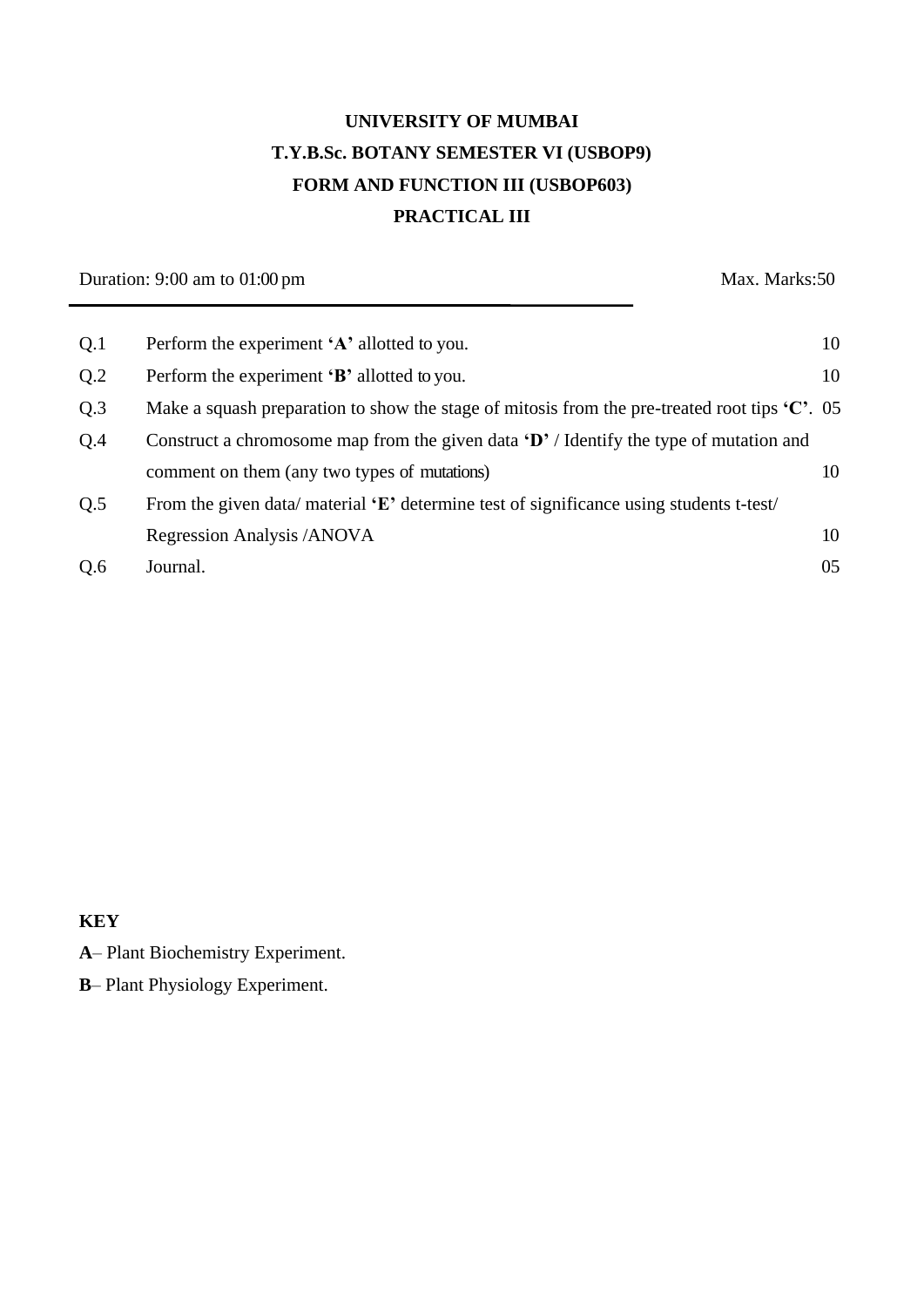# **UNIVERSITY OF MUMBAI T.Y.B.Sc. BOTANY SEMESTER VI (USBOP9) CURRENT TRENDS IN PLANT SCIENCE II (USBOP604) PRACTICAL IV**

| Duration: $9:00$ am to $01:00$ pm |                                                                                     | Max. Marks: 50 |  |
|-----------------------------------|-------------------------------------------------------------------------------------|----------------|--|
| Q.1                               | Perform the DNA barcoding of plant material using given data 'A'.                   | 12             |  |
|                                   | <b>OR</b>                                                                           |                |  |
|                                   | Perform DNA sequencing by Sanger's method of the given sequence 'A'.                | 12             |  |
| Q.3                               | Perform the experiment 'B' allotted to you.                                         | 12             |  |
| Q.4                               | Perform the given analysis of data $\mathcal{C}^*$ using computer (Bioinformatics). | 08             |  |
| Q.5                               | Prepare the squash/Jam/jelly/pickle from the given material $\mathbf{D}$ .          | 12             |  |
| Q.6                               | Viva voce. (Based on Paper III and Paper IV)                                        | 06             |  |

### **KEY**

**B**– TLC of *Patchouli* or *Citronella* / Saponification value

**C**– BLAST / Multiple Sequence Alignment (MSA) / Phylogenetic Analysis / RASMOL / SPDBV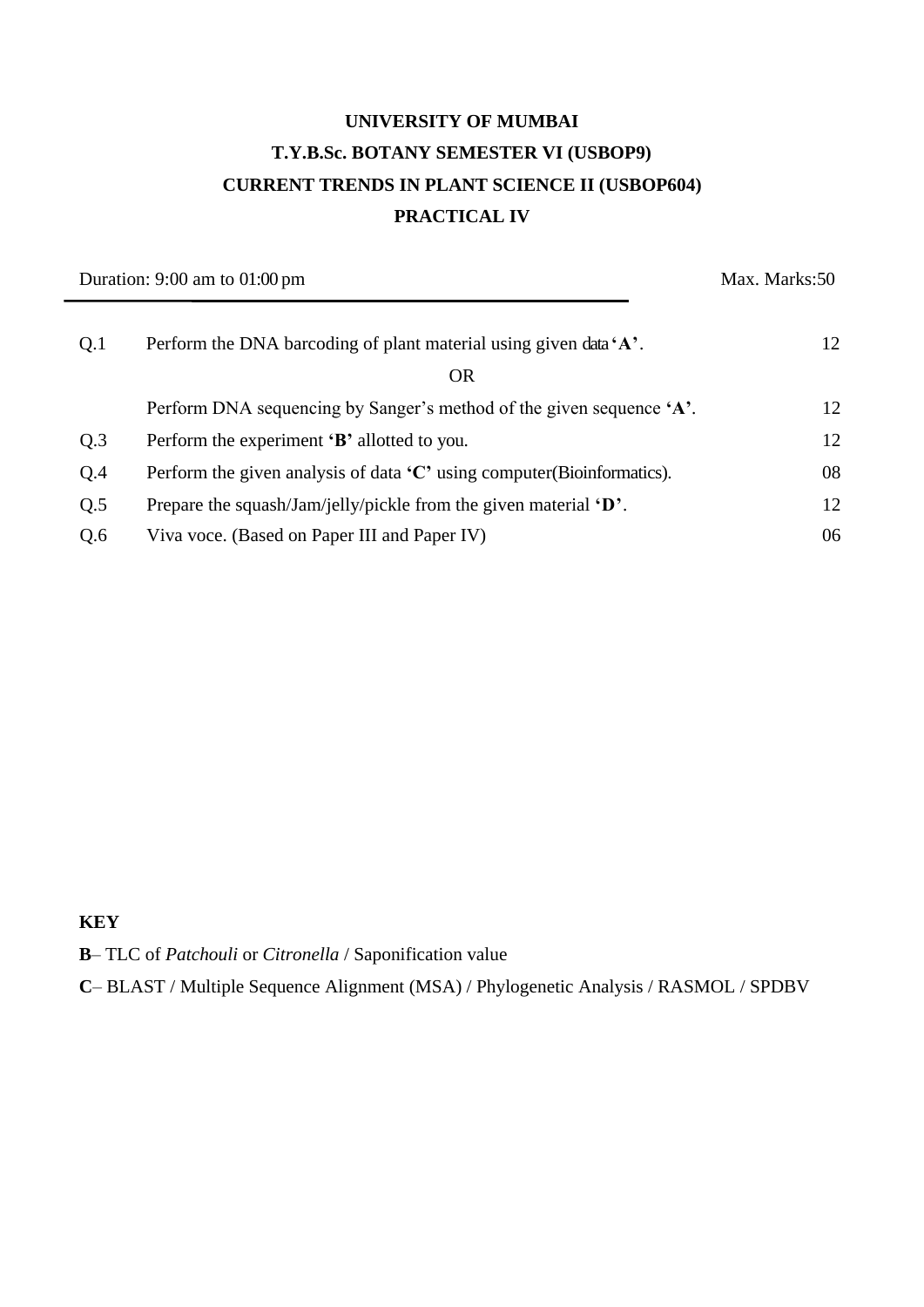# **UNIVERSITY OF MUMBAI T.Y.B.SC. BOTANY SEMESTER V (USBOP10) Plant Diversity IV (USBOP602) (For 3 Units) Practical Paper – II**

Duration: 9:00 am to 01:00 pm Max. Marks: 50

|                | Q. 1A. Classify specimen 'A' up to its family giving reasons. Give floral formula. Sketch neat and |    |
|----------------|----------------------------------------------------------------------------------------------------|----|
|                | labeled L.S. of flower and T.S. ovary.                                                             | 08 |
|                | Q. 1.B. Identify genus and species of specimen 'B' using flora.                                    | 04 |
| Q <sub>2</sub> | Make a stained preparation of specimen $\mathcal{C}'$ and comment on its ecological anatomy.       | 06 |
| Q.3.A          | Calculate Simpson's Diversity Index from the given data 'D'.                                       | 08 |
| Q.3.B          | Mark the Phytogeographic region $E'$ in the map of India and Comment on the same.                  | 05 |
| Q.4            | Identify and describe slide/specimen $\mathbf{F}$ , $\mathbf{G} \mathbf{K} \mathbf{H}$ .           | 09 |
| Q.5            | Field Report.                                                                                      | 05 |
| Q.6            | Journal                                                                                            | 05 |

#### **KEY**

- **A** Families of T.Y.B.Sc Sem VI only
- **B** Plants from F.Y., S.Y. & T.Y. B. Sc.(Sem V Families to be included).
- **C** Ecological anatomy.

**F, G** & **H**– Economic importance of specimen from prescribe families (Sem VI only), Morphological Peculiarities of prescribed families (Sem – VI only), Embryology. (In random order)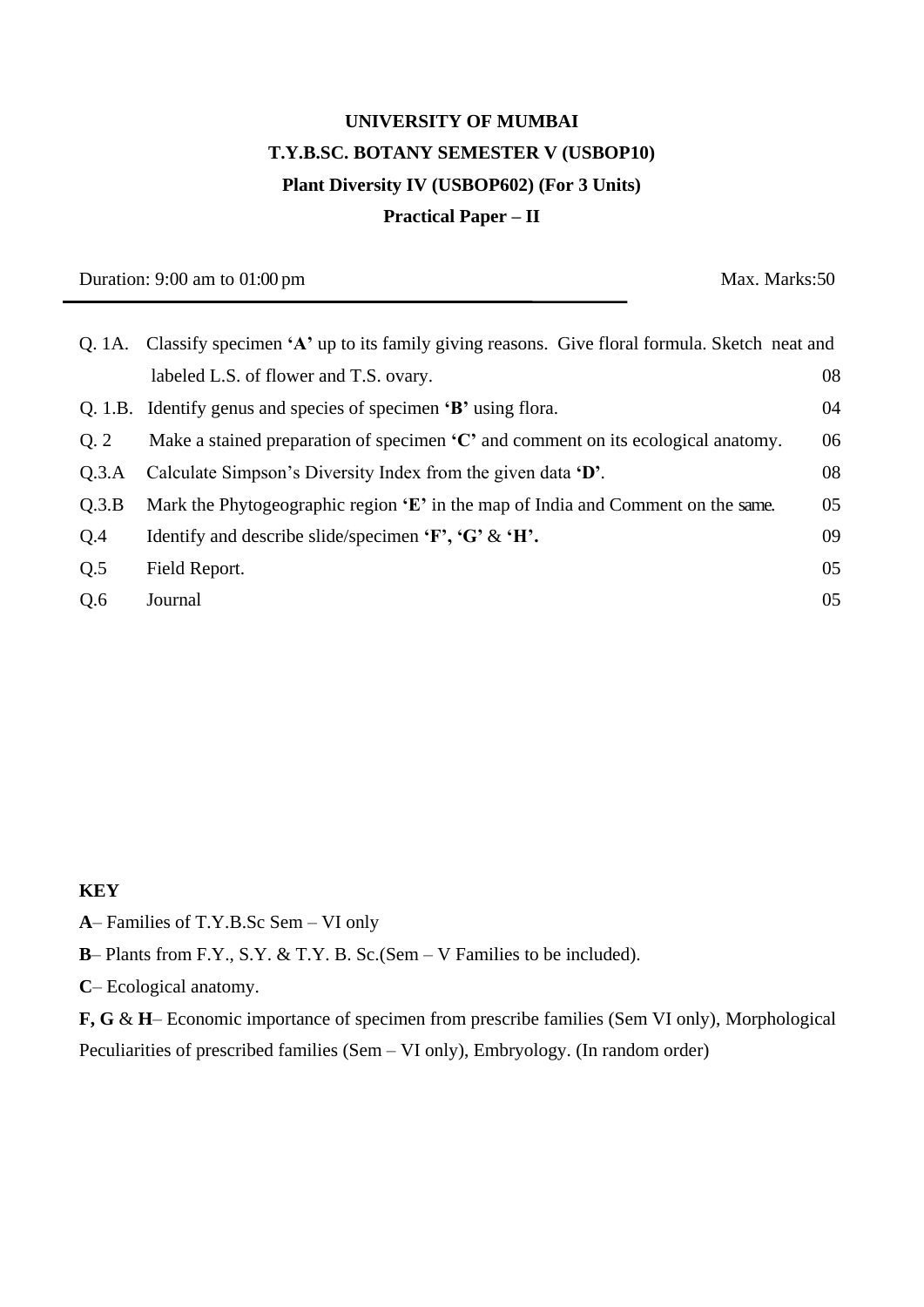# **UNIVERSITY OF MUMBAI T.Y.B.Sc. BOTANY SEMESTER VI(USBOP10) FORM AND FUNCTION III (USBOP603) (For 3 units) PRACTICAL III**

Duration: 9:00 am to 01:00 pm Max. Marks: 50

| Q.1 | Perform the experiment 'A' allotted to you.                                                               | 10 |
|-----|-----------------------------------------------------------------------------------------------------------|----|
| Q.2 | Perform the experiment 'B' allotted to you.                                                               | 10 |
| Q.3 | Make a squash preparation to show the stage of mitosis from the pre-treated root tips $\mathcal{C}'$ . 06 |    |
| Q.4 | Construct a chromosome map from the given data $\mathbf{D}'$ Identify the type of mutation and            |    |
|     | comment on them (any two types of mutations)                                                              | 10 |
| Q.5 | From the given data/material $E'$ determine test of significance using students t-test/                   |    |
|     | Regression Analysis /ANOVA                                                                                | 09 |
| Q.6 | Viva-voce. (based on Paper II and Paper III)                                                              | 05 |

### **KEY**

- **A** Plant Biochemistry Experiment.
- **B** Plant Physiology Experiment.